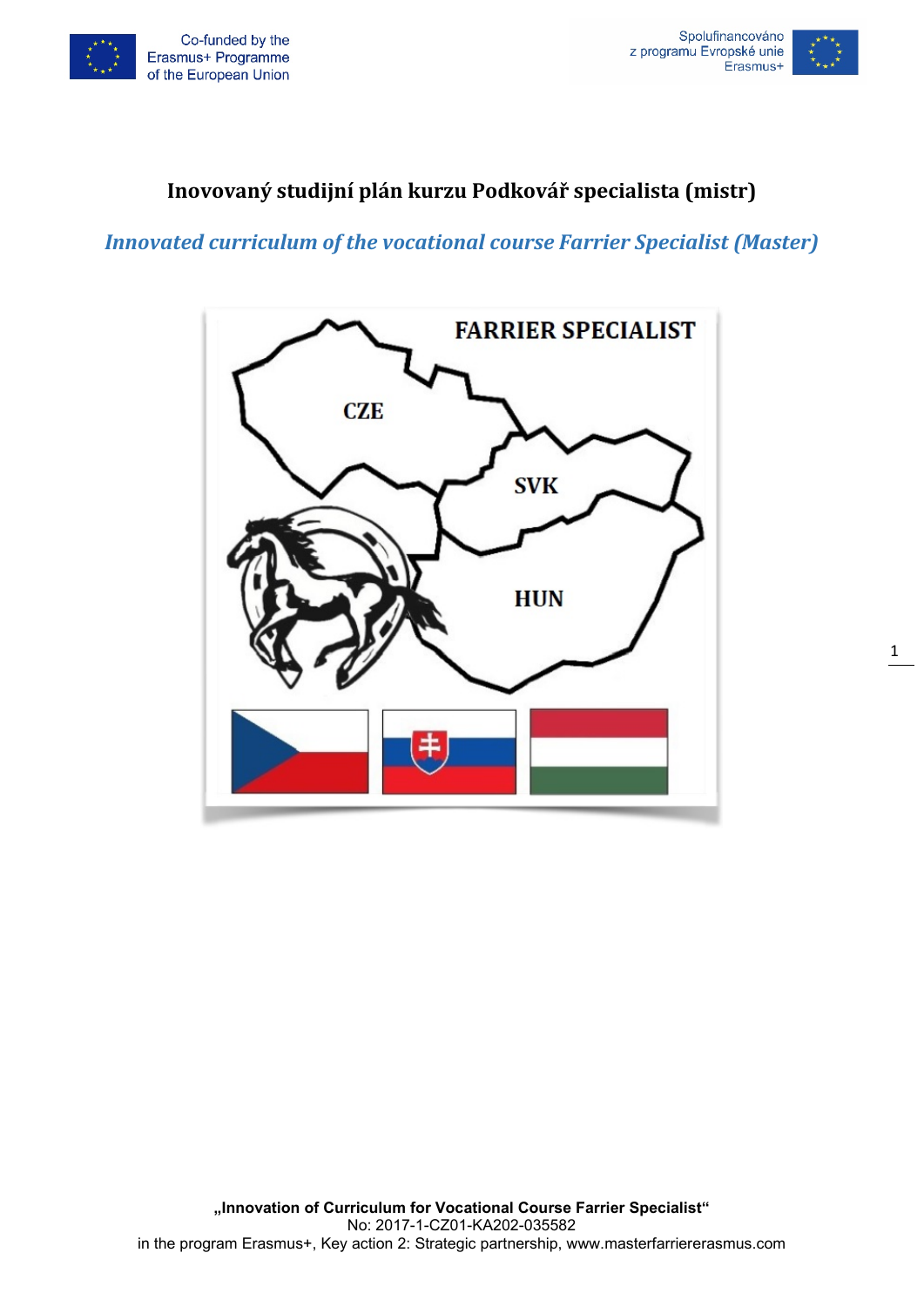

Co-funded by the Erasmus+ Programme of the European Union



Inovovaný studijní plán pro kurzy Podkováře specialisty (mistry) byl vytvořen v rámci vzdělávacího projektu " Innovation of Curriculum for Vocational Course Farrier Specialist", č.: 2017-1-CZ01-KA202-035582, v rámci programu ERASMUS+, klíčová aktivita 2: Strategické partnerství.

*Innovated curriculum of the vocational course Farrier Specialist was created under the project " Innovation of Curriculum for Vocational Course Farrier Specialist", č.: 2017-1-CZ01-KA202-035582, in the program ERASMUS+, key action 2: Strategic partnership.*

Autorský tým / Author´s team::

Ing. Jindřich VINČÁLEK, CE-F, PODKOVÁŘSKÁ ŠKOLA s.r.o. (Česká republika) MVDr. Zdeněk ŽERT, CSc., Dipl. ECVS, Universita veterinárského lekárstva a farmacie v Košiciach (Slovenská republika) Mr. Balázs GERICS, DVM, assoc. prof. – University of veterinary. Budapest, Hungary

Více informací o projektu najdete na stránkách projektu: [www.masterfarriererasmus.com](http://www.masterfarriererasmus.com/) *More information about the project can be found on the project website: [www.masterfarriererasmus.com](http://www.masterfarriererasmus.com/)*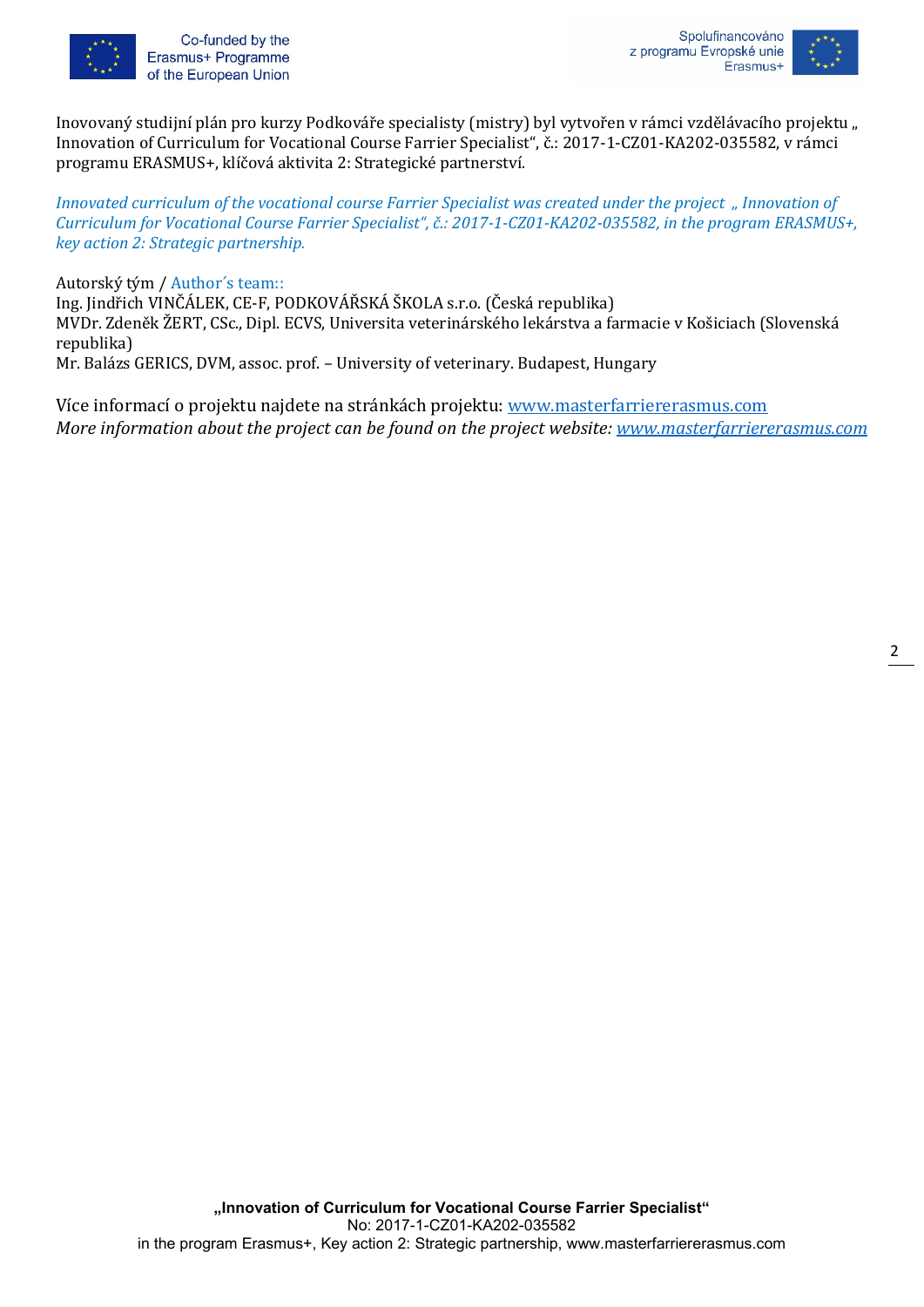



#### **Identifikace údaje o studijním plánu Podkovář specialista**

*Identification information about the study plan Farrier specialist*

| Název programu:<br>Name of the study program                                                   | PODKOVÁŘ SPECIALISTA (MISTR)<br><b>FARRIER SPECIALIST (MASTER)</b>                                                                                                                                                                                                                                                                                                                                                                                                                    |  |
|------------------------------------------------------------------------------------------------|---------------------------------------------------------------------------------------------------------------------------------------------------------------------------------------------------------------------------------------------------------------------------------------------------------------------------------------------------------------------------------------------------------------------------------------------------------------------------------------|--|
| Název a adresa vzdělávací instituce:<br>Name and address of educational<br><i>institution:</i> | 1. PODKOVÁŘSKÁ ŠKOLA s.r.o.<br>Koretina 320/17<br>664 31 Lelekovice u Brna<br>Czech republic<br>2. Univerrsita veterinárského lekárstva a farmacie Košice<br>Klinika koní<br>Komenského 73<br>04181 Košice<br>Slovakia                                                                                                                                                                                                                                                                |  |
| Vstupní požadavky pro uchazeče:<br><b>Entry requirements for applicants:</b>                   | Vyberte jednu ze tří možností:<br>Choose one of three options:<br>1. Živnostenský list – Podkovář<br>Trade Certificate - Farrier<br>2. Výuční list z oboru vzdělání<br>Educational certificate in the field of education<br>3. Profesní kvalifikace Europodkovář (41-39-H)<br><b>Professional qualifications Eurofarrier</b><br>Platný svářečský průkaz pro svařování elektrickým<br>obloukem (ZK 111 W 01 nebo ZK 135 W 01) - VŽDY<br>Valid welding license for arc welding - ALWAYS |  |
| Forma výuky<br>Form of teaching                                                                | Kombinovaná výuka / Combined instruction<br>Učební prezentace / Teaching presentation<br>Praktické předvedení / Practical demonstration<br>Samostudium / Self-study<br>3.<br>4. Učební praxe / Teaching practice<br>5. Provozní praxe / Operating practice                                                                                                                                                                                                                            |  |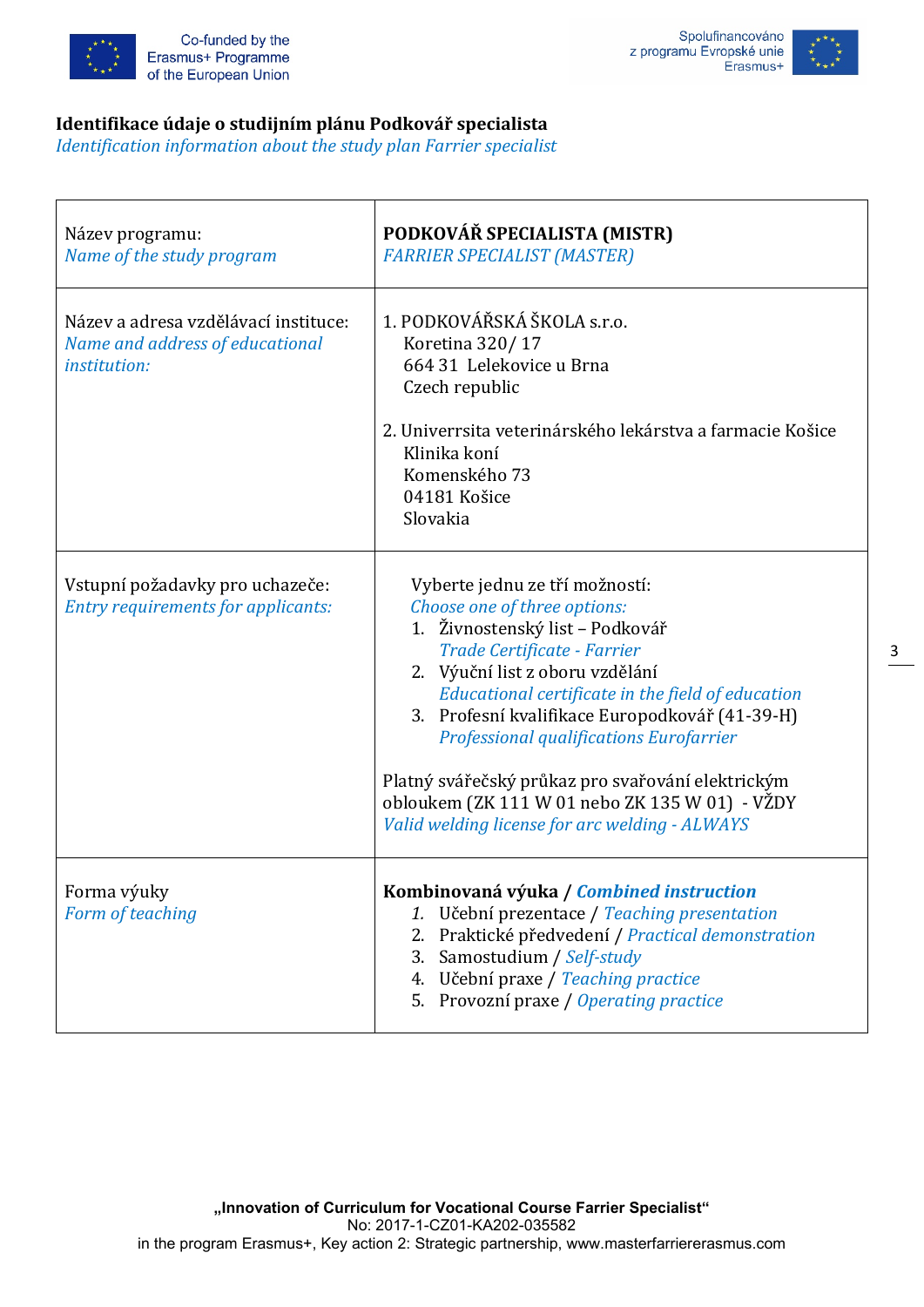



# **STUDIJNÍ PLÁN /** *STUDY PLAN*

|     |                                                                                                                       | Hodinová dotace    |           |
|-----|-----------------------------------------------------------------------------------------------------------------------|--------------------|-----------|
| Č.  | Vzdělávací modul                                                                                                      | Lessons hours      |           |
| No  | <b>Educational tutorial</b>                                                                                           | Teoretická         | Praktická |
|     |                                                                                                                       | <b>Theoretical</b> | Practical |
|     | Vedení výuky a podkovářské firmy                                                                                      |                    |           |
| 1.  | Theoretical education and the principles of farriery's company                                                        | 8                  | 8         |
|     | Posuzování fyziologie a pohybové anatomie distální části končetin                                                     |                    |           |
| 2.  | Assessment of physiology and movement anatomy of distal limb                                                          | 16                 | 32        |
|     | Posuzování postojů končetin a pohybu koně                                                                             |                    |           |
| 3.  | Assessment of the conformation and action of the limb and movement                                                    | 24                 | 32        |
|     | on the horse                                                                                                          |                    |           |
|     | Končetiny hříbat                                                                                                      |                    |           |
| 4.  | <b>Foals extremities</b>                                                                                              | 24                 | 32        |
|     | Podkovářská diagnostika kulhání                                                                                       |                    |           |
| 5.  | <b>Farier diagnostic of lameness</b>                                                                                  | 24                 | 56        |
|     | Úprava a podkování nemocných kopyt se změnou tvaru                                                                    |                    |           |
| 6.  | Hoof trimming and shoeing diseased hoofs with change of the shape                                                     | 24                 | 56        |
|     | Ošetření, úprava a podkování nemocných kopyt s poškozením rohového                                                    |                    |           |
| 7.  | pouzdra                                                                                                               | 32                 | 56        |
|     | Management, hoof trimming and shoeing diseased hoofs with disturbance of                                              |                    |           |
|     | horn capsule                                                                                                          |                    |           |
|     | Ošetření, úprava a podkování nemocných kopyt se zánětlivým procesem                                                   |                    |           |
| 8.  | Management, hoof trimming and shoeing diseased hoofs with inflamatory                                                 | 32                 | 56        |
|     | process<br>Ošetření, úprava a podkování nemocných kopyt končetin s onemocněním                                        |                    |           |
| 9.  | distální části končetiny koně - palmární bolestivost                                                                  | 24                 | 56        |
|     | Management, hoof trimming and shoeing diseases with of the distal limb of                                             |                    |           |
|     | the horse - palmat tenderness                                                                                         |                    |           |
|     | Ošetření, úprava a podkování nemocných kopyt končetin s onemocněním                                                   |                    |           |
| 10. | distální části končetiny koně - šlachový aparát                                                                       | 24                 | 56        |
|     | Management, hoof trimming and shoeing diseases with of the distal limb of                                             |                    |           |
|     | the horse-tendons apparatus                                                                                           |                    |           |
|     | Ošetření, úprava a podkování nemocných kopyt končetin s onemocněním                                                   |                    |           |
| 11. | distální části končetiny koně - vazy                                                                                  | 24                 | 56        |
|     | Management, hoof trimming and shoeing diseases with of the distal limb of                                             |                    |           |
|     | the horse - ligament's                                                                                                |                    |           |
|     | Ošetření, úprava a podkování nemocných kopyt končetin s onemocněním<br>distální části končetiny koně - kosti a klouby |                    |           |
| 12. | Management, hoof trimming and shoeing diseases with of the distal limb of                                             | 24                 | 56        |
|     | the horse - bones and joint                                                                                           |                    |           |
|     | Rovnováha kopyta a končetiny                                                                                          |                    |           |
| 13. | <b>Balance of the hoof and limb</b>                                                                                   | 24                 | 56        |
|     |                                                                                                                       |                    |           |
|     |                                                                                                                       | 304                | 608       |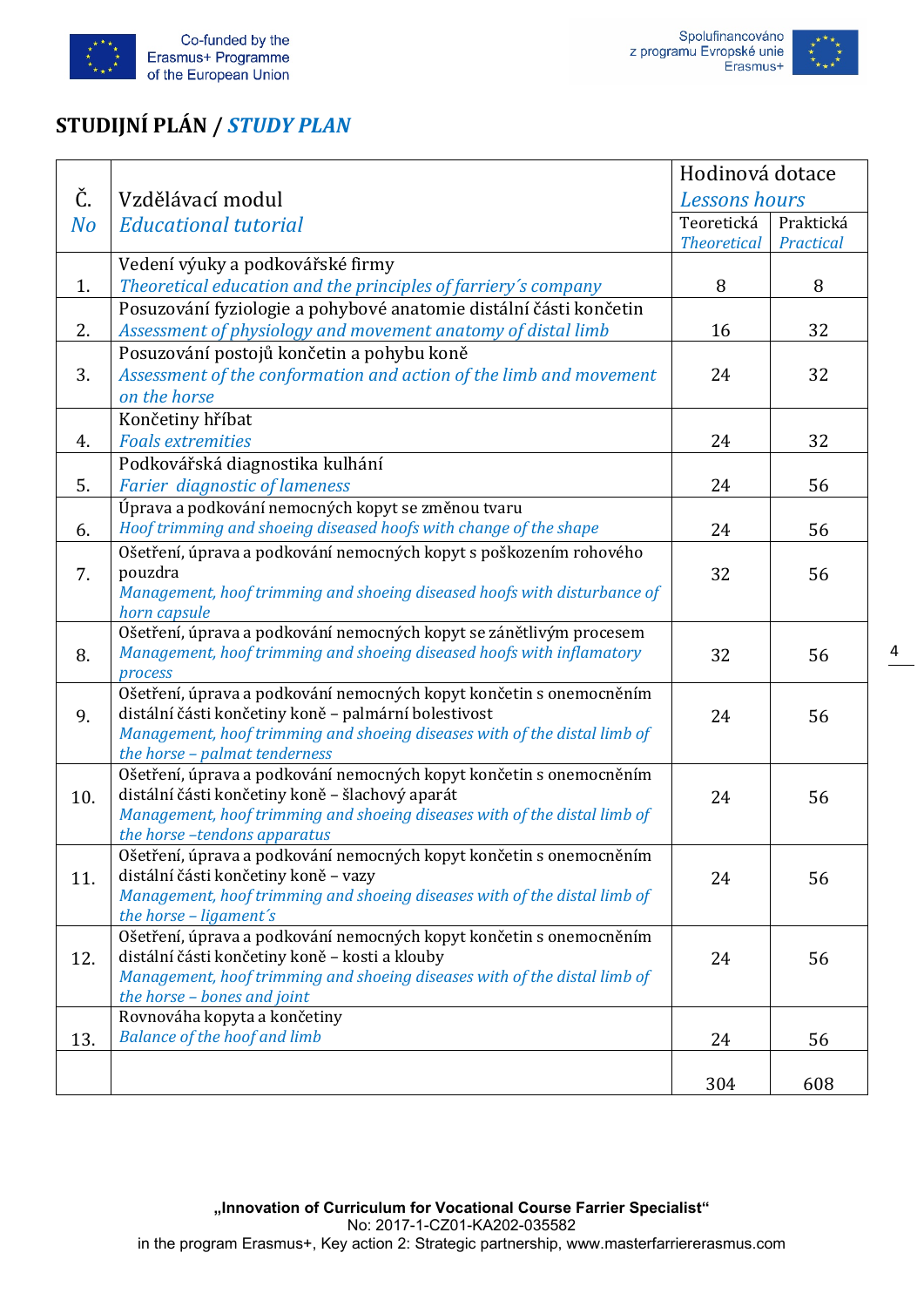



## **TUTORIALS OF THE STUDY PLAN** */ VZDĚLÁVACÍ MODULY STUDIJNÍHO PLÁNU*

| 1. THEORETICAL EDUCATION AND THE PRINCIPLES OF FARRIERY 'S COMPANY |                                                                               |  |  |  |
|--------------------------------------------------------------------|-------------------------------------------------------------------------------|--|--|--|
| 1. VEDENÍ VÝUKY A PODKOVÁŘSKÉ FIRMY                                |                                                                               |  |  |  |
| TYPE TUTORIAL / Typ                                                | <b>MANDATORY / POVINNÝ</b>                                                    |  |  |  |
|                                                                    | 8<br>Teaching presentation / Učební prezentace                                |  |  |  |
| <b>TEACHING TIME (Hours)</b>                                       | Practical education / Učební praxe                                            |  |  |  |
| Hodinová dotace výuky                                              | 8<br>Farrier practice                                                         |  |  |  |
|                                                                    | Podkovářská praxe                                                             |  |  |  |
|                                                                    | NUMBER AND NAME OF PROFESSIONAL COMPETENCE / Číslo a jméno odborné kompetence |  |  |  |
|                                                                    | Introducing the tutorial                                                      |  |  |  |
| 1.1.                                                               | Úvodní seznámení s výukovým programem                                         |  |  |  |
|                                                                    | Practical organization of education                                           |  |  |  |
| 1.2.                                                               | Praktické vedení výuky                                                        |  |  |  |
|                                                                    | Farriery's company                                                            |  |  |  |
| 1.3.                                                               | Podkovářská firma                                                             |  |  |  |
|                                                                    | Methodology of adult farrier education                                        |  |  |  |
| 1.4.                                                               | Metodika vzdělávání dospělých podkovářů v ČR                                  |  |  |  |
|                                                                    | Explanation of the systém of obligatory case reports of individual            |  |  |  |
| 1.5.                                                               | participants.                                                                 |  |  |  |
|                                                                    | Systém zpracování povinných kazuistik případů                                 |  |  |  |
|                                                                    | The principles of photographing and video recording for case studio           |  |  |  |
| 1.6.                                                               | reports                                                                       |  |  |  |
|                                                                    | Zásady fotografování a natáčení videí pro tvorbu kazuistik                    |  |  |  |
|                                                                    | 1.1. Methodology of preparation of compulsory case studies                    |  |  |  |
|                                                                    | Metodika zpracování povinných kazuistik - případových studií                  |  |  |  |
| <b>CASE REPORTS</b>                                                | Authors:                                                                      |  |  |  |
| ODBORNÁ KAZUISTIKA                                                 | Ing. Jindřich Vinčálek, CE-F, (CZE), MVDr. Zdeněk Žert, dipl. ECVS, (SR)      |  |  |  |
|                                                                    | 1.2. Organisation of farrier education in partners countries                  |  |  |  |
|                                                                    | Systém vzdělávání podkovářů v partnerských zemích projektu                    |  |  |  |
|                                                                    | Author: Ing. Jindřich Vinčálek, CE-F, (CZE)                                   |  |  |  |
|                                                                    | 1.3. The principles of operation of the farrier's company                     |  |  |  |
|                                                                    | Zásady provozování podkovářské firmy                                          |  |  |  |
|                                                                    | Author: Ing. Jindřich Vinčálek, CE-F, (CZE)                                   |  |  |  |
| Completion of                                                      | Credit - Written exam (test)                                                  |  |  |  |
| educational tutorial                                               | Zápočet - Písemná zkouška (test)                                              |  |  |  |
| Způsob ukončení modulu                                             |                                                                               |  |  |  |

| 2. ASSESSMENT OF PHYSIOLOGY AND MOVEMENT ANATOMY OF DISTAL LIMB               |                                                                |    |  |
|-------------------------------------------------------------------------------|----------------------------------------------------------------|----|--|
| 2. POSUZOVÁNÍ FYZIOLOGIE A POHYBOVÉ ANATOMIE DISTÁLNÍ ČÁSTI KONČETIN          |                                                                |    |  |
| <b>TYPE TUTORIAL</b> / $Type$                                                 | MANDATORY / POVINNÝ                                            |    |  |
|                                                                               | Teaching presentation / Učební prezentace                      | 16 |  |
| TEACHING TIME (Hours)                                                         | Practical education / Učební praxe<br>Farrier practice<br>32   |    |  |
| Hodinová dotace výuky                                                         |                                                                |    |  |
|                                                                               | Podkovářská praxe                                              |    |  |
| NUMBER AND NAME OF PROFESSIONAL COMPETENCE / Číslo a jméno odborné kompetence |                                                                |    |  |
|                                                                               | Anatomy and physiology of the distal part of the limb and hoof |    |  |
| 2.1.                                                                          | Anatomie a fyziologie distální části končetiny a kopyta        |    |  |

**"Innovation of Curriculum for Vocational Course Farrier Specialist"** No: 2017-1-CZ01-KA202-035582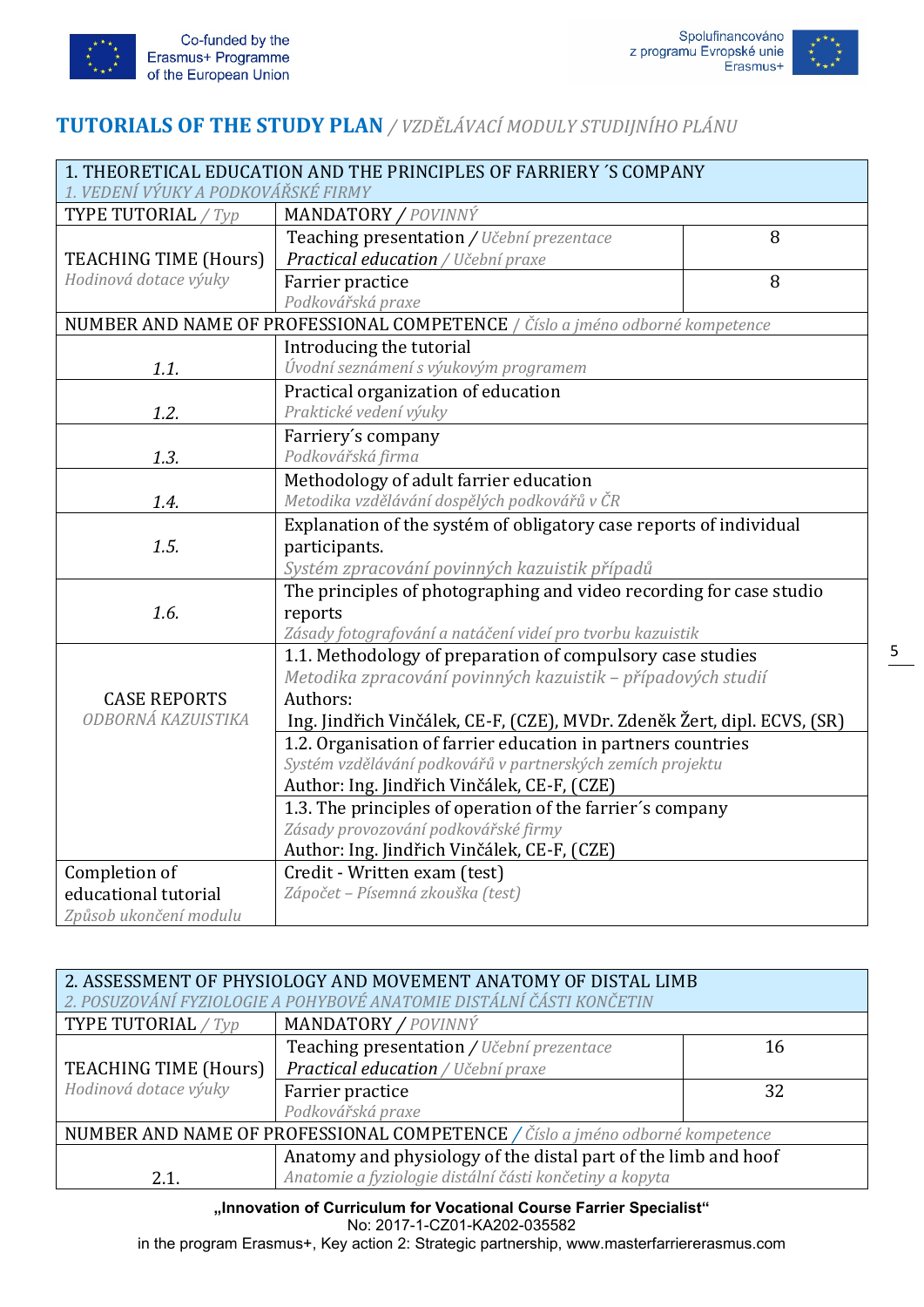





|                        | Practical disection of distal limb and the hoof                         |  |
|------------------------|-------------------------------------------------------------------------|--|
| 2.2.                   | Praktická pitva distální části končetiny a kopyta                       |  |
|                        | Growth of the hoof                                                      |  |
| 2.3.                   | Růst kopyta                                                             |  |
|                        | Production of anatomical preparation, its photography and description   |  |
| 2.3.1.                 | Výroba anatomického preparátu, jeho fotografování a popis               |  |
|                        | 2.1. Anatomy and physiology of the distal part of the limb and hoof     |  |
| <b>CASE REPORTS</b>    | Anatomie a fyziologie distální části končetiny a kopyta                 |  |
| ODBORNÁ KAZUISTIKA     | Autor: Ing. Jindřich Vinčálek, CE-F, (CZ)                               |  |
|                        | 2.2. Growth of the hoof                                                 |  |
|                        | Růst kopyta                                                             |  |
|                        | Authors:                                                                |  |
|                        | Ing. Jindřich Vinčálek, CE-F, (CZ), MVDr. Zdeněk Žert, dipl. ECVS, (SR) |  |
| Completion of          | Credit - Written exam (test)                                            |  |
| educational tutorial   | Zápočet – Písemná zkouška (test)                                        |  |
| Způsob ukončení modulu |                                                                         |  |

| 3. ASSESSMENT OF THE CONFORMATION AND ACTION OF THE LIMB AND MOVEMENT OF THE<br><b>HORSE</b><br>3. POSUZOVÁNÍ POSTOJŮ KONČETIN A POHYBU KONĚ |                                                                               |  |  |
|----------------------------------------------------------------------------------------------------------------------------------------------|-------------------------------------------------------------------------------|--|--|
| <b>TYPE TUTORIAL</b> / Typ                                                                                                                   | MANDATORY / POVINNÝ                                                           |  |  |
|                                                                                                                                              | 24<br>Teaching presentation / Učební prezentace                               |  |  |
| <b>TEACHING TIME (Hours)</b>                                                                                                                 | Practical education / Učební praxe                                            |  |  |
|                                                                                                                                              | 32<br>Farrier practice                                                        |  |  |
|                                                                                                                                              | Podkovářská praxe                                                             |  |  |
|                                                                                                                                              | NUMBER AND NAME OF PROFESSIONAL COMPETENCE / Číslo a jméno odborné kompetence |  |  |
|                                                                                                                                              | Conformation and action of the equine extremities in adult horses and         |  |  |
| 3.1.                                                                                                                                         | its evaluation                                                                |  |  |
|                                                                                                                                              | Postoje a předvádění končetin dospělých koní a jejich hodnocení               |  |  |
|                                                                                                                                              | Movement of the horse and its characteristic                                  |  |  |
| 3.2.                                                                                                                                         | Pohyb koně a jeho charakteristika                                             |  |  |
|                                                                                                                                              | Assessment of the conformation and action of the limb on the standing         |  |  |
| 3.3.                                                                                                                                         | horse and during the movement of the horse                                    |  |  |
|                                                                                                                                              | Posuzování postojů končetin na stojícím koni a za pohybu koně                 |  |  |
|                                                                                                                                              | Evaluation of the movement of the horse from the video records                |  |  |
| 3.4.                                                                                                                                         | Hodnocení videí pohybu koní a jejich končetin                                 |  |  |
|                                                                                                                                              | The position of the coffin bone in a hoof capsule considering the posture     |  |  |
|                                                                                                                                              | of the limb                                                                   |  |  |
| 3.5.                                                                                                                                         | Polohy kopytní kosti v rohovém pouzdře v závislosti na postoji končetiny      |  |  |
|                                                                                                                                              | Health problems caused by defects in conformation                             |  |  |
| 3.6.                                                                                                                                         | Zdravotní problémy způsobené vadami postojů                                   |  |  |
|                                                                                                                                              | 3.1. Attitudes and performing horses limbs                                    |  |  |
| <b>CASE REPORTS</b>                                                                                                                          | Postoje a předvádění končetin                                                 |  |  |
| ODBORNÁ KAZUISTIKA                                                                                                                           | Autor: Ing. Jindřich Vinčálek, CE-F                                           |  |  |
|                                                                                                                                              | 3.2. Combined defects in conformation                                         |  |  |
|                                                                                                                                              | Kombinované vady postoje                                                      |  |  |
|                                                                                                                                              | Autor: Miloslav Kreps, CE-F, (CZ                                              |  |  |

**"Innovation of Curriculum for Vocational Course Farrier Specialist"**

No: 2017-1-CZ01-KA202-035582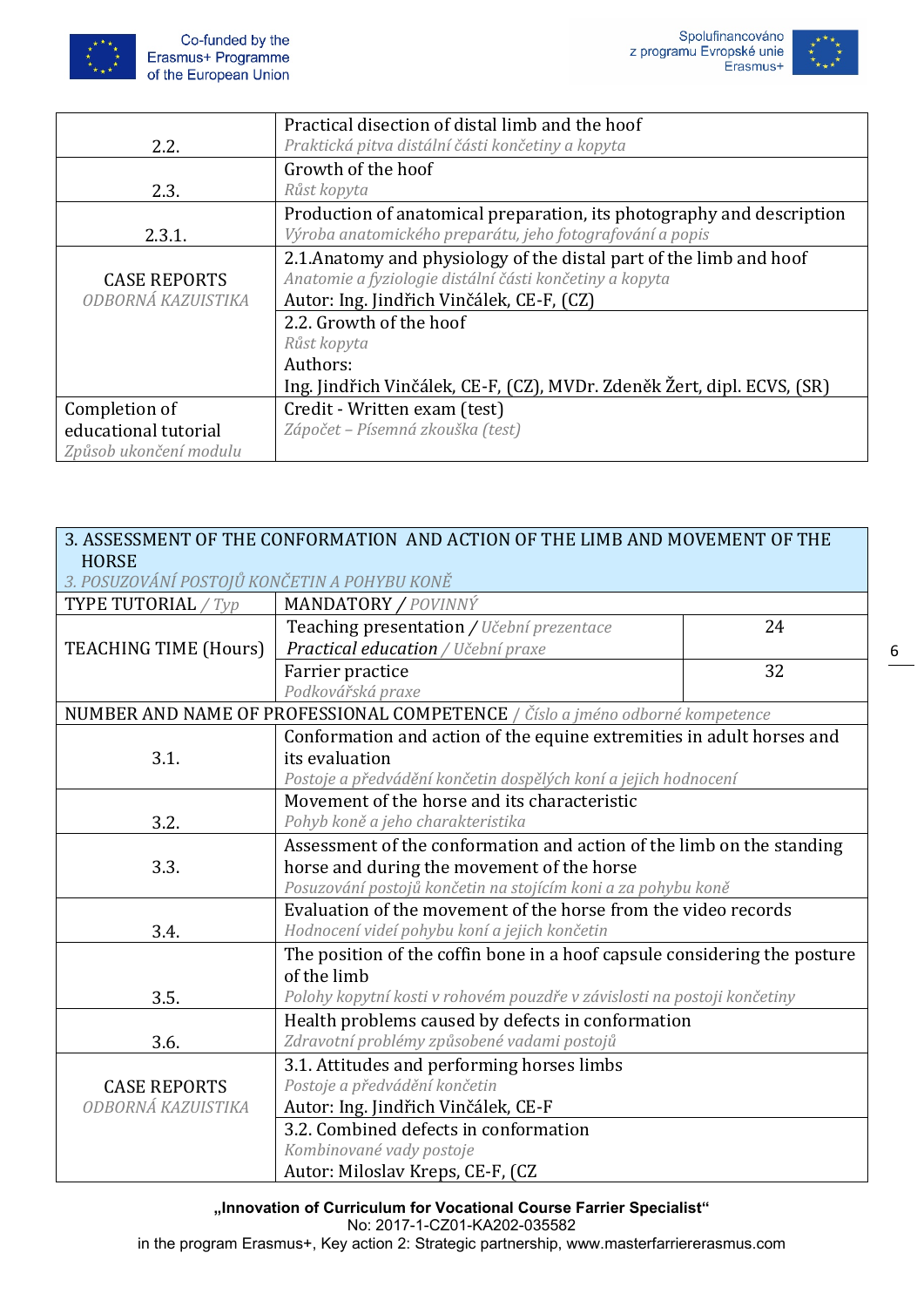



|                                                    | 3.3. Farrier's terminology                                                                                       |    |  |
|----------------------------------------------------|------------------------------------------------------------------------------------------------------------------|----|--|
|                                                    | Podkovářská terminologie                                                                                         |    |  |
|                                                    | Autor: Ing. Jindřich Vinčálek, CE-F, (CZ)                                                                        |    |  |
| Completion of                                      | Credit - Written exam (test)                                                                                     |    |  |
| educational tutorial                               | Zápočet - Písemná zkouška (test)                                                                                 |    |  |
| Způsob ukončení modulu                             |                                                                                                                  |    |  |
| <b>4. FOALS EXTREMITIES</b><br>4. KONČETINY HŘÍBAT |                                                                                                                  |    |  |
| <b>TYPE TUTORIAL</b> / Typ                         | <b>MANDATORY / POVINNÝ</b>                                                                                       |    |  |
| <b>TEACHING TIME (Hours)</b>                       | Teaching presentation / Učební prezentace<br>24<br>Practical education / Učební praxe                            |    |  |
|                                                    | Farrier practice                                                                                                 | 32 |  |
|                                                    | Podkovářská praxe                                                                                                |    |  |
|                                                    | NUMBER AND NAME OF PROFESSIONAL COMPETENCE / Číslo a jméno odborné kompetence                                    |    |  |
|                                                    | Conformational defects in foals - deformities                                                                    |    |  |
| 4.1.                                               | Vady postojů končetin hříbat - deformity                                                                         |    |  |
|                                                    | Management and hoof trimming of the foals with laxity                                                            |    |  |
| 4.2.                                               | Ošetření a úprava hříběte s laxní deformitou                                                                     |    |  |
|                                                    | Management and hoof trimming of the foal with flexural deformity                                                 |    |  |
| 4.3.                                               | Ošetření a úprava hříběte s flexní deformitou                                                                    |    |  |
|                                                    | Management and hoof trimming of the foal with angular deformity                                                  |    |  |
| 4.4.                                               | Ošetření a úprava hříběte s angulární deformitou                                                                 |    |  |
|                                                    | The foal with rotational deformity                                                                               |    |  |
| 4.5.                                               | Rotační deformity hříbat                                                                                         |    |  |
|                                                    |                                                                                                                  |    |  |
|                                                    | Rentgenology assessment for evaluation of the growth plates condition                                            |    |  |
| 4.6.<br>and joint formation                        |                                                                                                                  |    |  |
|                                                    | RTG vyšetření k získání přehledu o stavu růstových zón a postavení kloubů<br>Use and applying of extension shoes |    |  |
| 4.7.                                               | Použití extenzních botiček a jejich lepení                                                                       |    |  |
|                                                    | Manufacturing and shaping of extension shoes in older foals                                                      |    |  |
| 4.8.                                               | Výroba a tvarování extenzních podkov pro starší hříbata                                                          |    |  |
|                                                    | 4.1.1. Coffin bone laxity and right hind leg narow based in the phalanx                                          |    |  |
|                                                    | Laxita zadních končetin hříběte v kopytním kloubu a vbočený prst pravé zadní                                     |    |  |
|                                                    | končetiny                                                                                                        |    |  |
|                                                    | Autor: Ing. Jindřich Vinčálek, CE-F, (CZ)                                                                        |    |  |
|                                                    | 4.2.1. DDFT contracture and club foot - contractures in the coffin joint                                         |    |  |
|                                                    | of the foal                                                                                                      |    |  |
|                                                    | Kontraktura hlubokého ohybače a vytvoření špalkového kopýtka – kontraktury                                       |    |  |
|                                                    | v kopytním kloubu u hříběte<br><b>CASE REPORTS</b>                                                               |    |  |
| ODBORNÁ KAZUISTIKA                                 | Autor: Ing. Jindřich Vinčálek, CE-F, (CZ)                                                                        |    |  |
|                                                    | 4.2.2. Flexural deformity of the foal                                                                            |    |  |
|                                                    | Flexní deformita u hříběte                                                                                       |    |  |
|                                                    | Autor: Miloslav Kreps, CE-F (CZ)                                                                                 |    |  |
|                                                    | 4.2.3. Flexural deformity and laxity of the foal                                                                 |    |  |
|                                                    | Flexní deformita hrudních a laxní deformita pánevních končetin                                                   |    |  |
|                                                    | Autor: Miloslav Kreps, CE-F (CZ)                                                                                 |    |  |
|                                                    | 4.3.1. Congential angular deformity of the foal                                                                  |    |  |
|                                                    | Vrozená angulární deformita hříběte - vbočené karpy (carpus valgus)                                              |    |  |
| Autor: Ing. Jindřich Vinčálek, CE-F, (CZ)          |                                                                                                                  |    |  |

**"Innovation of Curriculum for Vocational Course Farrier Specialist"**

No: 2017-1-CZ01-KA202-035582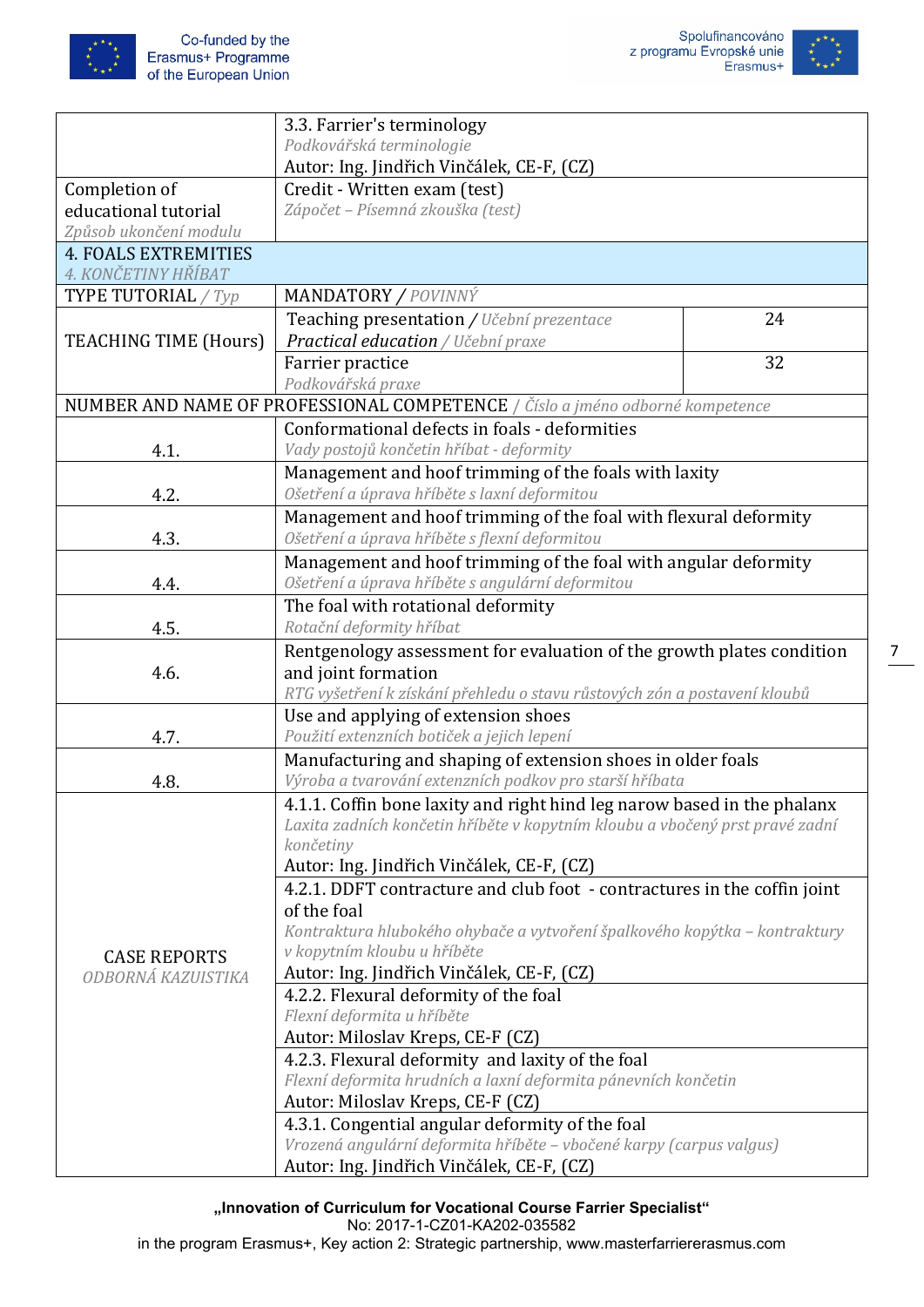



|                                            | 4.3.2. Angular deformity of the foal                                          |    |  |
|--------------------------------------------|-------------------------------------------------------------------------------|----|--|
|                                            | Angulární deformita hříběte                                                   |    |  |
|                                            | Autor: Miloslav Kreps, CE-F (CZ)                                              |    |  |
|                                            | 4.4.1. Rotational deformity of the foal                                       |    |  |
|                                            | Rotační deformity u hříbat                                                    |    |  |
|                                            | Autor: Ing. Jindřich Vinčálek, CE-F, (CZ)                                     |    |  |
| Completion of                              | Credit - Written exam (test) and practical exam                               |    |  |
| educational tutorial                       | Zápočet – Písemná zkouška (test) a praktická zkouška                          |    |  |
| Způsob ukončení modulu                     |                                                                               |    |  |
|                                            | 5. TUTORIAL (COMPETENCE): FARRIER'S DIAGNOSTIC                                |    |  |
|                                            | 5. MODUL (ODBORNÁ ZPŮSOBILOST): PODKOVÁŘSKÁ DIAGNOSTIKA                       |    |  |
| TYPE TUTORIAL / $Type$                     | <b>MANDATORY / POVINNÝ</b>                                                    |    |  |
|                                            | Teaching presentation / Učební prezentace                                     | 24 |  |
| <b>TEACHING TIME (Hours)</b>               | Practical education / Učební praxe                                            |    |  |
|                                            | Farrier practice                                                              | 56 |  |
|                                            | Podkovářská praxe                                                             |    |  |
|                                            | NUMBER AND NAME OF PROFESSIONAL COMPETENCE / Číslo a jméno odborné kompetence |    |  |
|                                            | Practical lameness diagnostic                                                 |    |  |
| 5.1.                                       | Praktická diagnostika kulhání                                                 |    |  |
|                                            | Practical lameness diagnostic                                                 |    |  |
| 5.2.                                       | Palpační vyšetření distální části končetiny a kopyta                          |    |  |
|                                            | Examination with extension device                                             |    |  |
| 5.3.                                       | Vyšetření digitálním balančním přístrojem                                     |    |  |
|                                            | Examination with device "Lameness locator"                                    |    |  |
| 5.4.                                       | Vyšetření "Lokátorem kulhání"                                                 |    |  |
|                                            | Practical assessment of the x-rays important for farriery practice            |    |  |
| 5.5.                                       | Čtení RTG snímků souvisejících s podkovářskou praxí                           |    |  |
|                                            | Diagnostic imagine in the lameness diagnostic                                 |    |  |
| 5.6.                                       | Zobrazovací metody v diagnostice kulhání                                      |    |  |
|                                            | 5. Farrier diagnostic                                                         |    |  |
|                                            | Podkovářská diagnostika                                                       |    |  |
|                                            | Author: Ing. Jindřich Vinčálek, CE-F, (CZ)                                    |    |  |
|                                            | 5.1. Practical lameness diagnostic                                            |    |  |
|                                            | Praktická diagnostika kulhání                                                 |    |  |
|                                            | Author: MVDr. Zdeněk Žert, dipl. ECVS, (SR)                                   |    |  |
| <b>CASE REPORTS</b>                        | 5.2. Palpation of the hoof                                                    |    |  |
| ODBORNÁ KAZUISTIKA                         | Palpační vyšetření kopyta                                                     |    |  |
|                                            | Author: Ing. Jindřich Vinčálek, CE-F, (CZ)                                    |    |  |
|                                            | 5.3. Examination with extension device                                        |    |  |
|                                            | Vyšetření digitálním balančním přístrojem                                     |    |  |
| Author: Ing. Jindřich Vinčálek, CE-F, (CZ) |                                                                               |    |  |
|                                            | 5.4. Examination with device "Lameness locator"                               |    |  |
|                                            | Vyšetření "Lokátorem kulhání"                                                 |    |  |
|                                            | Autor: Ing. Jindřich Vinčálek, CE-F, (CZ)                                     |    |  |
|                                            | 5.5. Practical assessment of the x-rays important for farriery practice       |    |  |
|                                            | Čtení RTG snímků souvisejících s podkovářskou praxí                           |    |  |
|                                            | Authors:                                                                      |    |  |
|                                            | Ing. Jindřich Vinčálek, CE-F, (CZ), MVDr. Zdeněk Žert, dipl. ECVS, (SR)       |    |  |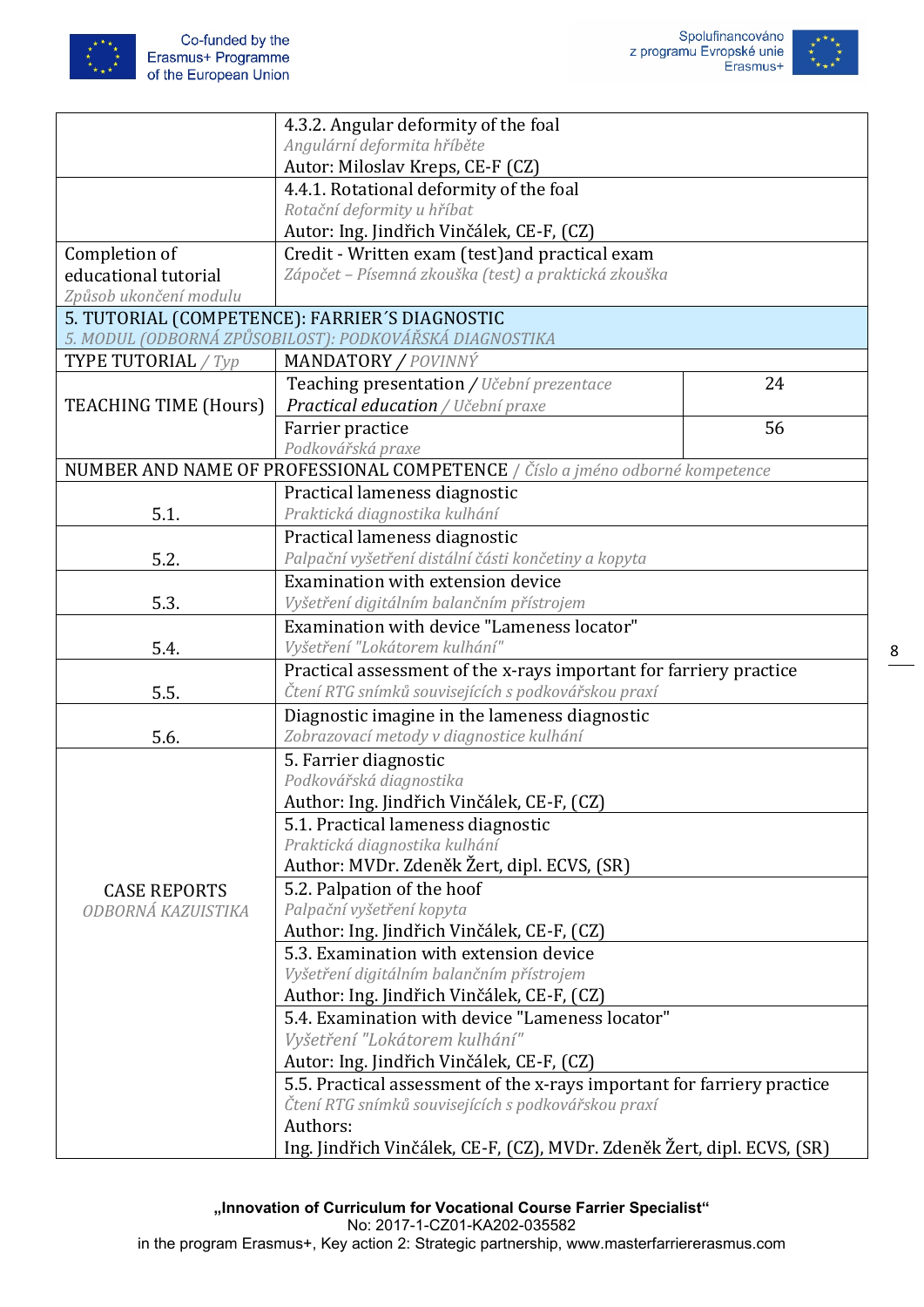





| Completion of          | Credit - Written exam (test) and practical exam      |
|------------------------|------------------------------------------------------|
| educational tutorial   | Zápočet – Písemná zkouška (test) a praktická zkouška |
| Způsob ukončení modulu |                                                      |

## 6. TUTORIAL (COMPETENCE): MANAGEMENT, HOOF TRIMMING AND SHOEING DISEASED HOOFS WITH CHANGE OF THE SHAPE

*6. MODUL (ODBORNÁ ZPŮSOBILOST): OŠETŘENÍ, ÚPRAVA A PODKOVÁNÍ NEMOCNÝCH KOPYT SE ZMĚNOU TVARU*

| TYPE TUTORIAL / $Type$       | MANDATORY / POVINNÝ                                                           |    |  |
|------------------------------|-------------------------------------------------------------------------------|----|--|
|                              | Teaching presentation / Učební prezentace                                     | 24 |  |
| <b>TEACHING TIME (Hours)</b> | Practical education / Učební praxe                                            |    |  |
|                              | 56<br>Farrier practice                                                        |    |  |
|                              | Podkovářská praxe                                                             |    |  |
|                              | NUMBER AND NAME OF PROFESSIONAL COMPETENCE / Číslo a jméno odborné kompetence |    |  |
|                              | Hoof trimming and shoeing of the hooves narrow in the heels                   |    |  |
| 6.1.1.                       | Úprava a podkování kopyt úzkých v patkách                                     |    |  |
|                              | Hoof trimming and shoeing of the hooves narrow in the coronet                 |    |  |
| 6.1.2.                       | Úprava a podkování kopyt úzkých v korunkovém okraji                           |    |  |
|                              | Hoof trimming and shoeing of the hooves narrow in the sole                    |    |  |
| 6.1.3.                       | Úprava a podkování kopyt úzkých v chodidlovém okraji                          |    |  |
|                              | Shoes fabrication or correction and forming prefabricated shoes for           |    |  |
| 6.1.4.                       | narow hooves                                                                  |    |  |
|                              | Výroba, nebo úprava a tvarování podkov na úzká kopyta - těsnivek              |    |  |
|                              | Hoof trimming and shoeing of the club foot                                    |    |  |
| 6.2.                         | Úprava a podkování špalkových kopyt                                           |    |  |
|                              | Shoes fabrication or correction and forming prefabricated of "banana"         |    |  |
| 6.2.1.                       | shoe / Výroba, nebo úprava a tvarování "banánové" podkovy                     |    |  |
|                              | Hoof trimming and shoeing of the flat foot                                    |    |  |
| 6.3.                         | Úprava a podkování plochých kopyt                                             |    |  |
|                              | Shoes fabrication or correction and forming prefabricated shoes for flat      |    |  |
|                              | hooves and shoes for sole and frog support                                    |    |  |
| 6.3.1.                       | Výroba, nebo úprava a tvarování širokých podkov na plochá kopyta a podkov s   |    |  |
|                              | podporou střelu a chodidla                                                    |    |  |
|                              | Hoof trimming and shoeing of the hoof with the ring                           |    |  |
| 6.4.                         | Úprava a podkování kopyta s kroužkem                                          |    |  |
|                              | Hoof trimming and shoeing of the low hoof with underrun heels and             |    |  |
| 6.5.                         | palmar foot pain                                                              |    |  |
|                              | Úprava a podkování ostroúhlého kopyta s podsunutými a zkolabovanými           |    |  |
|                              | patkami                                                                       |    |  |
|                              | 6.1.1. Hoof narow in the heels, in the coronet, in the sole                   |    |  |
|                              | Kopyta úzká v patkách, v korunkovém okraji, chodidlovém okraji                |    |  |
|                              | Author: Ing. Jindřich Vinčálek, CE-F, (CZ)                                    |    |  |
|                              | 6.2.1. Club foot - desmotomy                                                  |    |  |
|                              | Špalkové kopyto - desmotomie                                                  |    |  |
|                              | Author: Hana Hofmannová, CE-F, (CZ)                                           |    |  |
| <b>CASE REPORTS</b>          | 6.2.2. Club foot - correction of wrong shoeing                                |    |  |
| ODBORNÁ KAZUISTIKA           | Špalkové kopyto - náprava chybného podkování                                  |    |  |
|                              | Author: Ing. Jindřich Vinčálek, CE-F, (CZ)                                    |    |  |

**"Innovation of Curriculum for Vocational Course Farrier Specialist"**

No: 2017-1-CZ01-KA202-035582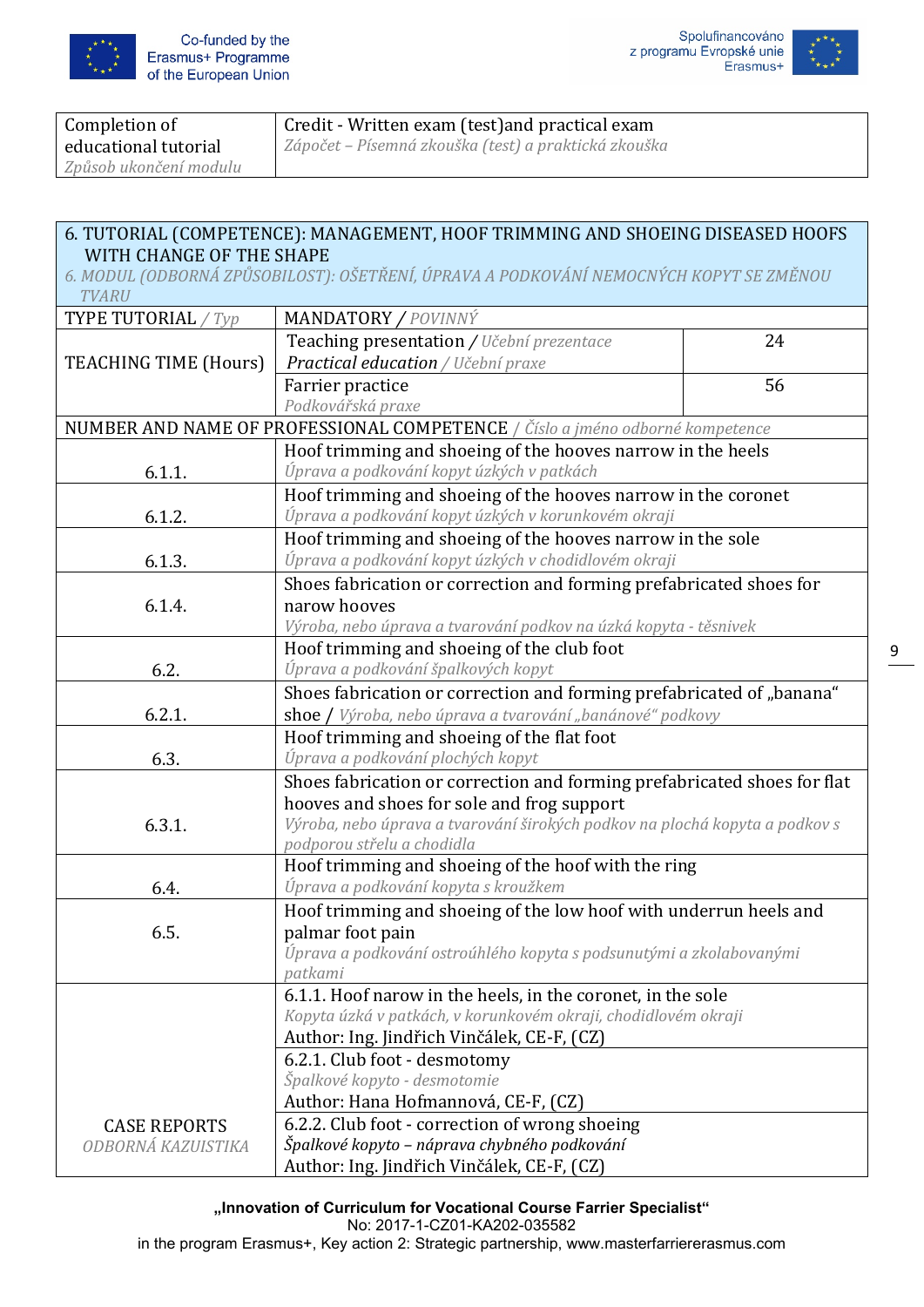





|                        | 6.3. Flat foot                                                 |  |  |
|------------------------|----------------------------------------------------------------|--|--|
|                        | Ploché kopyto.                                                 |  |  |
|                        | Author: Ing. Jindřich Vinčálek, CE-F, (CZ)                     |  |  |
|                        | 6.4. Full foot                                                 |  |  |
|                        | Plné kopyto                                                    |  |  |
|                        | Author: Ing. Jindřich Vinčálek, CE-F, (CZ)                     |  |  |
|                        | 6.5. Hoof with the ring                                        |  |  |
|                        | Kopyto s kroužkem                                              |  |  |
|                        | Author: Ing. Jindřich Vinčálek, CE-F, (CZ)                     |  |  |
|                        | 6.6. Wide hoof                                                 |  |  |
|                        | Široké kopyto                                                  |  |  |
|                        | Author: Ing. Jindřich Vinčálek, CE-F, (CZ)                     |  |  |
|                        | 6.7.1. Low hoof angle with undrrun heels and palmar foot pain  |  |  |
|                        | Ostroúhlé kopyto s podsunutými patkami a palmární bolestivosti |  |  |
|                        | Autor: Ing. Jindřich Vinčálek, CE-F, (CZ)                      |  |  |
| Completion of          | Credit - Written exam (test) and practical exam                |  |  |
| educational tutorial   | Zápočet – Písemná zkouška (test) a praktická zkouška           |  |  |
| Způsob ukončení modulu |                                                                |  |  |

### 7. TUTORIAL (COMPETENCE): MANAGEMENT, HOOF TRIMMING AND SHOEING DISEASED HOOVES WITH DISTURBANCE OF HORN CAPSULE

| 7. MODUL (ODBORNÁ ZPŮSOBILOST): OŠETŘENÍ, ÚPRAVA A PODKOVÁNÍ NEMOCNÝCH KOPYT S POŠKOZENÍM |  |  |
|-------------------------------------------------------------------------------------------|--|--|
| ROHOVEHO POUZDRA                                                                          |  |  |
|                                                                                           |  |  |

| TYPE TUTORIAL / Typ          | <b>MANDATORY / POVINNÝ</b>                                                              |    |  |
|------------------------------|-----------------------------------------------------------------------------------------|----|--|
|                              | Teaching presentation / Učební prezentace                                               |    |  |
| <b>TEACHING TIME (Hours)</b> | Practical education / Učební praxe                                                      | 32 |  |
|                              | Farrier practice                                                                        |    |  |
|                              | Podkovářská praxe                                                                       | 56 |  |
|                              | NUMBER AND NAME OF PROFESSIONAL COMPETENCE / Číslo a jméno odborné kompetence           |    |  |
|                              | Management a shoeing of the hoof with poor quality of horny tissue                      |    |  |
| 7.1.                         | Ošetření a podkování kopyt se sníženou kvalitou rohoviny                                |    |  |
|                              | Shoes fabrication or correction and forming prefabricated shoes with                    |    |  |
| 7.1.1.                       | necessary caps and depth of holes.                                                      |    |  |
|                              | Výroba, nebo úprava a tvarování podkov s potřebnými čapkami a hloubkou                  |    |  |
|                              | děrování                                                                                |    |  |
|                              | Management and shoeing of the hoof with white line disease                              |    |  |
| 7.2.                         | Ošetření a podkování kopyt s onemocněním bílé čáry                                      |    |  |
|                              | Shoes fabrication or correction and forming prefabricated shoes with                    |    |  |
| 7.2.1.                       | frog support against sinking of the coffin bone.                                        |    |  |
|                              | Výroba, nebo úprava a tvarování podkov s podporou střelu proti poklesu kopytní<br>kosti |    |  |
|                              | Management, hoof trimming and shoeing of the hoof with hoof crack                       |    |  |
| 7.3.                         | Ošetření, úprava a podkování kopyta s rozštěpem                                         |    |  |
|                              | Releasing hoof with the cut                                                             |    |  |
| 7.3.1.                       | Kopytní řezy                                                                            |    |  |
|                              | Management, hoof trimming and shoeing of the wounded hoof                               |    |  |
| 7.4.                         | Ošetření, úprava a podkování kopyta s ránou (sečnou, bodnou, tržnou atd.)               |    |  |
|                              | Shoes fabrication or correction and forming prefabricated shoes to                      |    |  |
| 7.4.1.                       | cover the sole.                                                                         |    |  |
|                              | Výroba, nebo úprava a tvarování krycí podkovy                                           |    |  |

**"Innovation of Curriculum for Vocational Course Farrier Specialist"** No: 2017-1-CZ01-KA202-035582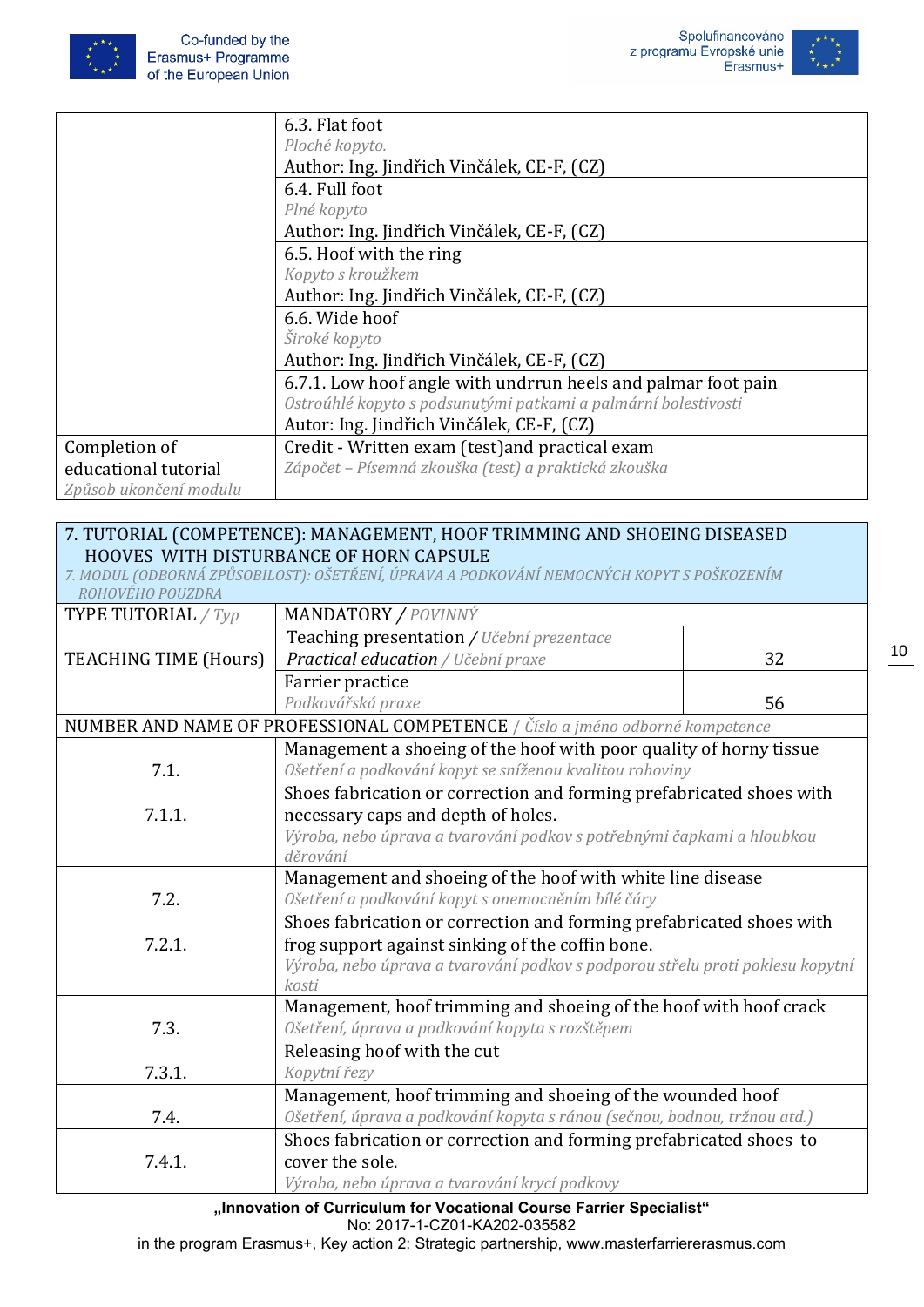



|                        | Management, hoof trimming and shoeing of the hoof with keratoma in            |
|------------------------|-------------------------------------------------------------------------------|
| 7.5.                   | cooperation with veterinarian                                                 |
|                        | Ošetření, úprava a podkování kopyta s rohovým sloupkem v součinnosti v        |
|                        | součinnosti s veterinárním lékařem                                            |
|                        | Shoes fabrication or correction and forming prefabricated shoes in case       |
| 7.5.1.                 | of keratoma with necessary caps and sole support.                             |
|                        | Výroba, nebo úprava a tvarování podkov s čapkami v oblasti sloupku a podporou |
|                        | chodidla                                                                      |
|                        | 7.1. Management a shoeing of the hoof with poor quality of horny tissue       |
|                        | Ošetření a podkování kopyt se sníženou kvalitou rohoviny                      |
|                        | Author: Ing. Jindřich Vinčálek, CE-F, (CZE)                                   |
|                        | 7.2.1. White line disease with absces and rotation of the coffin bone         |
|                        | Onemocnění bílé čáry (onychomykóza) spojená s abscesem a rotací kopytní kosti |
| <b>CASE REPORTS</b>    | Author: Milan Rázek, CE-F (CZE)                                               |
| ODBORNÁ KAZUISTIKA     | 7.2.2. White line disease with absces and rotation of the coffin bone         |
|                        | Onemocnění bílé čáry (onychomykóza) spojená s abscesem a rotací kopytní kosti |
|                        | Author: Václav Kubeček, CE-F (CZE)                                            |
|                        | 7.3.1. The hoof with hoof crack                                               |
|                        | Rozštěp kopytní stěny                                                         |
|                        | Author: Ing. Jindřich Vinčálek, CE-F, (CZE)                                   |
|                        | 7.3.2. Crack of the coronary band of the heel                                 |
|                        | Rozštěp korunkového okraje v patkové části kopyta                             |
|                        | Author: Jan Tylč (CZE)                                                        |
|                        | 7.4.1. Hoof injuries                                                          |
|                        | Rány kopyt                                                                    |
|                        | Author: Petr Šumpela, CE-F (CZE)                                              |
|                        | 7.4.2. Hoof cut injuries                                                      |
|                        | Sečná rána kopyta                                                             |
|                        | Author: Martin Skála (SR)                                                     |
|                        | 7.5. Hoof with keratoma                                                       |
|                        | Kopyto s rohovým sloupkem - keratom                                           |
|                        | Autor: Ing. Jindřich Vinčálek, CE-F, (CZE)                                    |
| Completion of          | Credit - Written exam (test) and practical exam                               |
| educational tutorial   | Zápočet - Písemná zkouška (test) a praktická zkouška                          |
| Způsob ukončení modulu |                                                                               |

## 8. TUTORIAL (COMPETENCE): MANAGEMENT, HOOF TRIMMING AND SHOEING DISEASED HOOFS WITH INFLAMATORY PROCESS

8. MODUL (ODBORNÁ ZPŮSOBILOST): OŠETŘENÍ, ÚPRAVA A PODKOVÁNÍ NEMOCNÝCH KOPYT SE ZÁNĚTLIVÝM PROCESEM

| <b>TYPE TUTORIAL</b> / $Type$                                                 | MANDATORY / POVINNÝ                                                  |    |
|-------------------------------------------------------------------------------|----------------------------------------------------------------------|----|
|                                                                               | Teaching presentation / Učební prezentace                            |    |
| TEACHING TIME (Hours)                                                         | Practical education / Učební praxe                                   | 32 |
|                                                                               | Farrier practice                                                     |    |
|                                                                               | Podkovářská praxe                                                    | 56 |
| NUMBER AND NAME OF PROFESSIONAL COMPETENCE / Číslo a jméno odborné kompetence |                                                                      |    |
|                                                                               | Management, hoff trimming and shoing of the hoof with pododermatitis |    |
| 8.1.                                                                          | Ošetření, úprava a podkování kopyta s pododermatitidou               |    |

**"Innovation of Curriculum for Vocational Course Farrier Specialist"**

No: 2017-1-CZ01-KA202-035582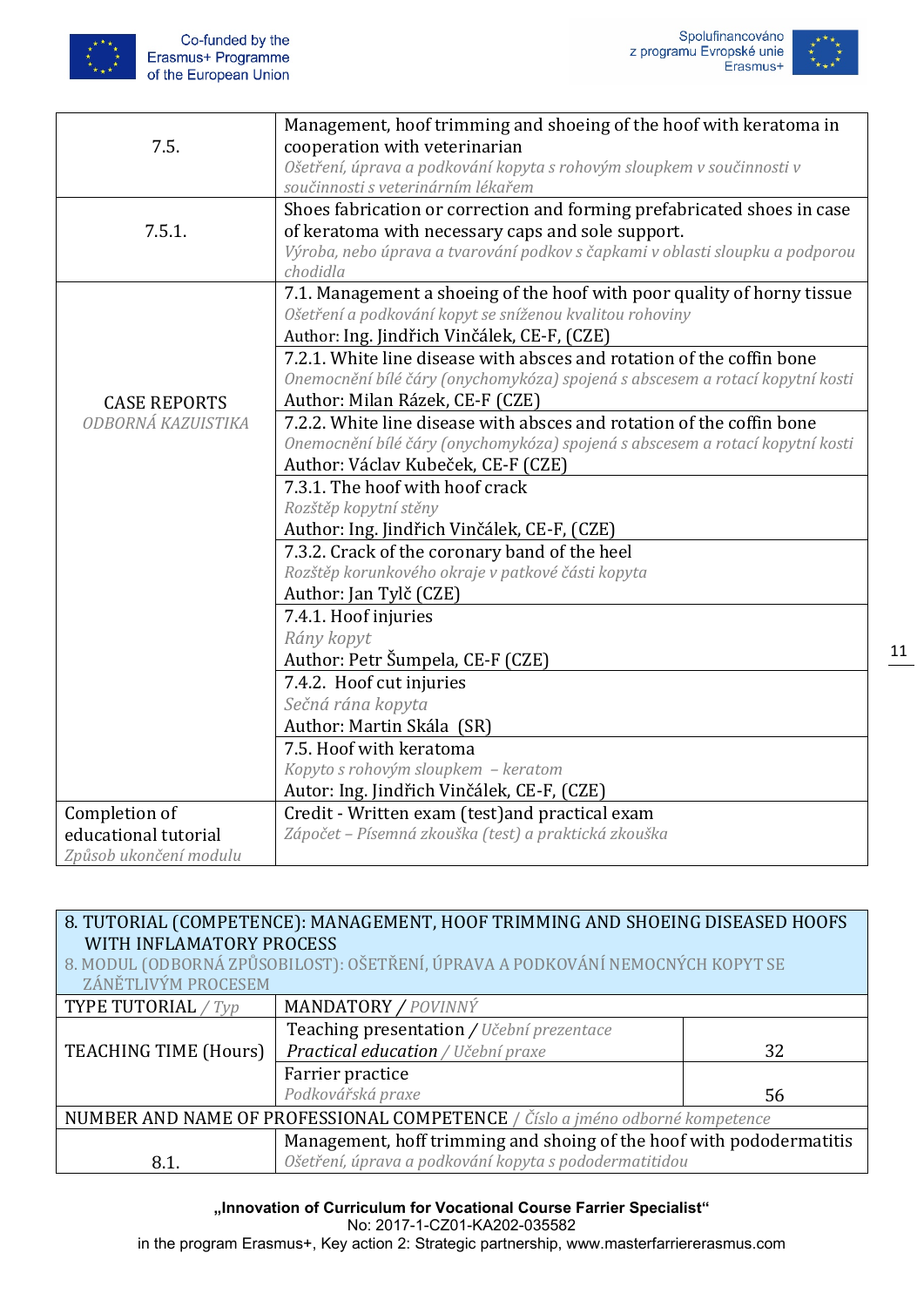

|                        | Cover shoes fabrication or correction and forming prefabricated cover    |
|------------------------|--------------------------------------------------------------------------|
| 8.1.1.                 | shoes for finishing the treatment.                                       |
|                        | Výroba, nebo úprava a tvarování krycí podkovy na doléčení                |
|                        | Management, hoff trimming and shoeing of the hoof with hyperplasia       |
|                        |                                                                          |
| 8.2.                   | Ošetření, úprava a podkování kopyta s hyperplazií                        |
|                        | Management, hoff trimming and shoeing of the hoof with hoof canker       |
| 8.3.                   | Ošetření, úprava a podkování kopyta s rakovinou                          |
|                        | Management, hoff trimming and shoeing g of the laminitic hoof            |
| 8.4.                   | Ošetření, úprava a podkování schváceného kopyta                          |
|                        | Shoes fabrication or correction and forming prefabricated shoes for      |
| 8.4.1.                 | cover of the sole and hoof balance according to the position of coffin   |
|                        | bone.                                                                    |
|                        | Výroba, nebo úprava a tvarování podkovy zabezpečující ochranu chodidla a |
|                        | rovnováhu kopyta vzhledem k poloze kopytní kosti.                        |
|                        | 8.1.1. Hoof with pododermatitis                                          |
| <b>CASE REPORTS</b>    | Kopyto s pododermatitidou                                                |
| ODBORNÁ KAZUISTIKA     | Author: Ing. Jindřich Vinčálek, CE-F, (CZE)                              |
|                        | 8.2.1. Hyperplasia of the hoof laminae                                   |
|                        | Hyperplázia kopyta                                                       |
|                        | Author: Ladislav Kontár, (SR)                                            |
|                        | 8.3.1. Hoof canker                                                       |
|                        | Rakovina kopyta                                                          |
|                        | Author: MVDr. Zdeněk Žert, dipl. ECVS, (SR)                              |
|                        | 8.4.1. Chronical laminitis of the forelimbs of the broodmare             |
|                        | Chronická laminitida předních končetin chovné klisny                     |
|                        | Author: Ing. Jindřich Vinčálek, CE-F, (CZ)                               |
|                        | 8.4.2. Laminitis                                                         |
|                        | Schvácení kopyt                                                          |
|                        | Author: Ing. Jindřich Vinčálek, CE-F, (CZ)                               |
|                        | 8.4.3. Laminitis after colic surgery                                     |
|                        | Schvácené kopyto po operaci koliky                                       |
|                        | Author: Václav Kubeček, CE-F, (CZE)                                      |
|                        | 8.4.4. Acute laminitis                                                   |
|                        | Akutní schvácení kopyt                                                   |
|                        | Author: Hana Hofmannová                                                  |
|                        | 8.4.5. Laminitis with cofin bone rotation                                |
|                        | Schvácené kopyto s rotací kopytní kosti                                  |
|                        | Author: Václav Kubeček, CE-F, (CZE)                                      |
|                        | 8.4.6. Laminitis with cofin bone rotation and loose hoof wall            |
|                        | Rotace kopytní kosti a volná stěna                                       |
|                        |                                                                          |
|                        | Author: Václav Kubeček, CE-F, (CZE)                                      |
|                        | 8.4.7. Laminitis with coffin bone                                        |
|                        | Pokles kopytní kosti                                                     |
|                        | Author: Miloslav Kreps, CE-F, (CZE)                                      |
| Completion of          | Credit - Written exam (test) and practical exam                          |
| educational tutorial   | Zápočet - Písemná zkouška (test) a praktická zkouška                     |
| Způsob ukončení modulu |                                                                          |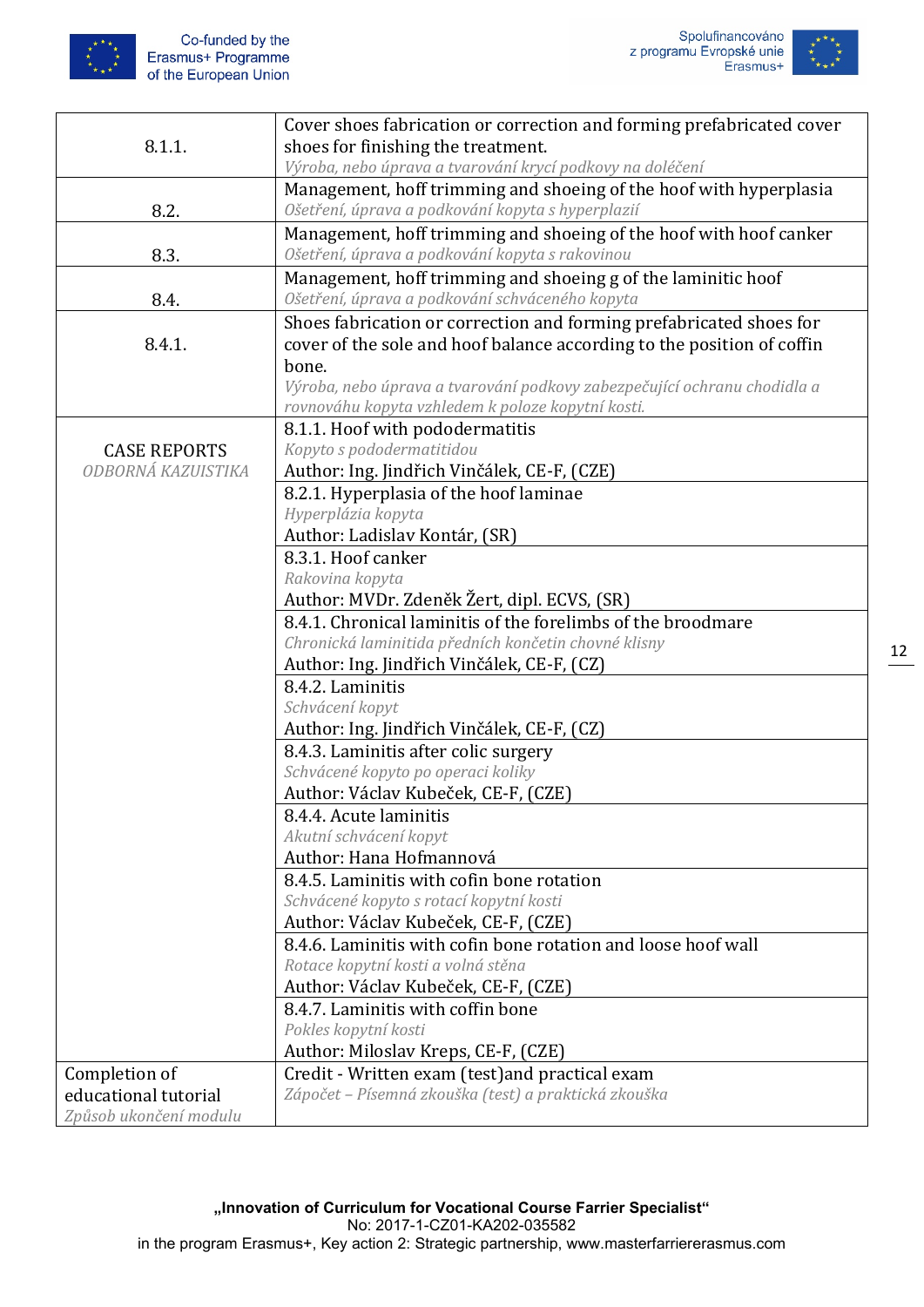



| 9. TUTORIAL (COMPETENCE): MANAGEMENT, HOOF TRIMMING AND SHOEING DISEASES OF THE           |                                                                               |    |
|-------------------------------------------------------------------------------------------|-------------------------------------------------------------------------------|----|
| DISTAL LIMB OF THE HORSE - PALMAR TENDERNESS                                              |                                                                               |    |
| 9. MODUL (ODBORNÁ ZPŮSOBILOST): OŠETŘENÍ, ÚPRAVA A PODKOVÁNÍ KOPYT KONČETIN S ONEMOCNĚNÍM |                                                                               |    |
|                                                                                           | DISTÁLNÍ ČÁSTI KONČETINY KONĚ - PALMÁRNÍ BOLESTIVOST                          |    |
| TYPE TUTORIAL / Typ                                                                       | <b>MANDATORY / POVINNÝ</b>                                                    |    |
|                                                                                           | Teaching presentation / Učební prezentace                                     |    |
| <b>TEACHING TIME (Hours)</b>                                                              | Practical education / Učební praxe                                            | 24 |
|                                                                                           | Farrier practice                                                              |    |
|                                                                                           | Podkovářská praxe                                                             | 56 |
|                                                                                           | NUMBER AND NAME OF PROFESSIONAL COMPETENCE / Číslo a jméno odborné kompetence |    |
|                                                                                           | Hoof trimming and shoeing of the hoof with disease of coffin joint and        |    |
| 9.1.                                                                                      | navicular syndrom                                                             |    |
|                                                                                           | Úprava a podkování kopyta končetiny s onemocněním kopytního kloubu a          |    |
|                                                                                           | podotrochleárního aparátu                                                     |    |
|                                                                                           | Shoes fabrication or correction and forming prefabricated shoes with          |    |
| 9.1.1.                                                                                    | necessary toe rocking and rolling and with the palmar support                 |    |
|                                                                                           | Výroba, nebo úprava a tvarování podkovy s odpovídajícím překlápěním a         |    |
|                                                                                           | podporou palmární části kopyta.                                               |    |
|                                                                                           | Hoof trimming and shoeing of the hoof with the fracture navicular bone        |    |
| 9.2.                                                                                      | Úprava a podkování kopyta s frakturou střelkové kosti                         |    |
|                                                                                           | Shoes fabrication or correction and forming prefabricated shoes with          |    |
| 9.2.1.                                                                                    | the high palmar stirup for blocking pull of DDFT.                             |    |
|                                                                                           | Výroba, nebo úprava a tvarování podkovy s vysokým třmenem v palmární části    |    |
|                                                                                           | zabezpečující vyblokování tahu hlubokého ohybače.                             |    |
|                                                                                           | Hoof trimming and shoeing of the hoof with the fracture of the pedal          |    |
| 9.3.                                                                                      | Úprava a podkování kopyta s frakturou kopytní kosti                           |    |
|                                                                                           | Shoes fabrication or correction and forming prefabricated shoes with          |    |
| 9.3.1.                                                                                    | caps                                                                          |    |
|                                                                                           | Výroba, nebo úprava a tvarování podkovy s čapkami znehybňujícími palmární     |    |
|                                                                                           | část kopyta a podporou chodidla.                                              |    |
|                                                                                           | Hoof trimming and shoeing of the hoof with the ossification of ungual         |    |
| 9.4.                                                                                      | cartilages                                                                    |    |
|                                                                                           | Úprava a podkování kopyta končetiny se zkostnatělými chrupavkami              |    |
|                                                                                           | Correction and forming of the aluminium shoe or correction and                |    |
| 9.4.1.                                                                                    | forming steel shoe with shock absorbing pad and polster.                      |    |
|                                                                                           | Úprava a tvarování podkovy hliníkové podkovy nebo úprava a tvarování železné  |    |
|                                                                                           | podkovy s otřesy tlumící podložkou.                                           |    |
|                                                                                           | 9.1.1. Coffin joint disease with strained colater ligaments                   |    |
|                                                                                           | Onemocnění kopytního kloubu v kombinaci s namožením kolaterálních vazů        |    |
| <b>CASE REPORTS</b>                                                                       | Author: Ing. Jindřich Vinčálek, CE-F, (CZE)                                   |    |
| ODBORNÁ KAZUISTIKA                                                                        | 9.1.2. Coffin join inflamation                                                |    |
|                                                                                           | Zánět kopytního kloubu                                                        |    |
|                                                                                           | Author: Milan Rázek, CE-F, (CZE)                                              |    |
|                                                                                           | 9.2. Hoof trimming and shoeing of the hoof with the fracture navicular        |    |
|                                                                                           | bone                                                                          |    |
|                                                                                           | Úprava a podkování kopyta s frakturou střelkové kosti                         |    |
|                                                                                           | Author: Ing. Jindřich Vinčálek, CE-F, (CZE)                                   |    |
|                                                                                           | 9.3. Hoof trimming and shoeing of the hoof with the fracture of the pedal     |    |
|                                                                                           | Úprava a podkování kopyta s frakturou kopytní kosti                           |    |
|                                                                                           | Author: Ing. Jindřich Vinčálek, CE-F, (CZE)                                   |    |

**"Innovation of Curriculum for Vocational Course Farrier Specialist"** No: 2017-1-CZ01-KA202-035582

in the program Erasmus+, Key action 2: Strategic partnership, www.masterfarriererasmus.com

13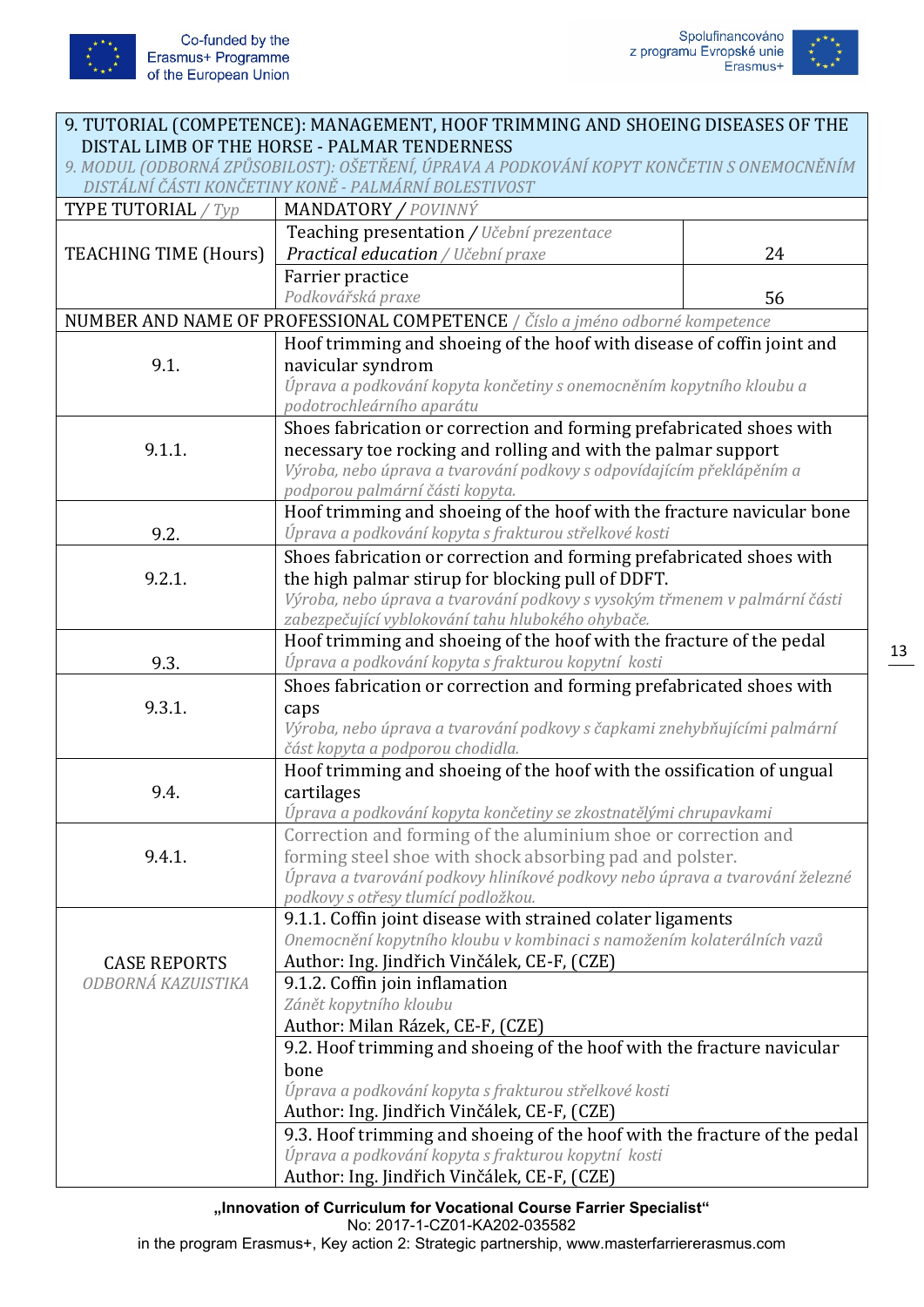



|                        | 9.4.1. Ossification of ungual cartilages                                     |
|------------------------|------------------------------------------------------------------------------|
|                        | Osifikace kopytních chrupavek                                                |
|                        | Author: Ing. Jindřich Vinčálek, CE-F, (CZE)                                  |
|                        | 9.4.2. Ossification of ungual cartilages, osteoarthritis of the finger bones |
|                        | Osifikace kopytní chrupavky, artróza kostí prstu                             |
|                        | Author: Milan Rázek, CE-F, (CZE)                                             |
| Completion of          | Credit - Written exam (test) and practical exam                              |
| educational tutorial   | Zápočet – Písemná zkouška (test) a praktická zkouška                         |
| Způsob ukončení modulu |                                                                              |

| 10. TUTORIAL (COMPETENCE): MANAGEMENT, HOOF TRIMMING AND SHOEING DISEAASES OF<br>THE DISTAL LIMB OF THE HORSE - TENDONS APPARAT |                                                                                                                                               |    |
|---------------------------------------------------------------------------------------------------------------------------------|-----------------------------------------------------------------------------------------------------------------------------------------------|----|
|                                                                                                                                 |                                                                                                                                               |    |
|                                                                                                                                 | 10. MODUL (ODBORNÁ ZPŮSOBILOST): OŠETŘENÍ, ÚPRAVA A PODKOVÁNÍ KOPYT KONČETIN<br>S ONEMOCNĚNÍM DISTÁLNÍ ČÁSTI KONČETINY KONĚ - ŠLACHOVÝ APARÁT |    |
| <b>TYPE TUTORIAL</b> / Typ                                                                                                      | MANDATORY / POVINNÝ                                                                                                                           |    |
|                                                                                                                                 |                                                                                                                                               |    |
|                                                                                                                                 | Teaching presentation / Učební prezentace                                                                                                     |    |
| <b>TEACHING TIME (Hours)</b>                                                                                                    | Practical education / Učební praxe                                                                                                            | 24 |
|                                                                                                                                 | Farrier practice                                                                                                                              |    |
|                                                                                                                                 | Podkovářská praxe                                                                                                                             | 56 |
|                                                                                                                                 | NUMBER AND NAME OF PROFESSIONAL COMPETENCE / Číslo a jméno odborné kompetence                                                                 |    |
|                                                                                                                                 | Hoof trimming and shoeing of the hoof with affected deep digital flexor                                                                       |    |
| 10.1.                                                                                                                           | tendon                                                                                                                                        |    |
|                                                                                                                                 | Úprava a podkování kopyta končetiny s postiženým hlubokým ohybačem                                                                            |    |
|                                                                                                                                 | Shoes fabrication or correction and forming prefabricated shoes with                                                                          |    |
| 10.1.1.                                                                                                                         | great rolling and with the palmar extension.                                                                                                  |    |
|                                                                                                                                 | Výroba nebo úprava a tvarování podkovy s velkým překlápěním a s palmární                                                                      |    |
|                                                                                                                                 | extenzí.                                                                                                                                      |    |
|                                                                                                                                 | Hoof trimming and shoeing of the hoof with affected superficial digital                                                                       |    |
| 10.2.                                                                                                                           | flexor tendon                                                                                                                                 |    |
|                                                                                                                                 | Úprava a podkování kopyta končetiny s postiženým povrchovým ohybačem                                                                          |    |
|                                                                                                                                 | Shoe fabrication or correction and forming prefabricated shorter shoe                                                                         |    |
| 10.2.1.                                                                                                                         | against sinking of the heels.                                                                                                                 |    |
|                                                                                                                                 | Výroba nebo úprava a tvarování kratší podkovy omezující propadání patek.                                                                      |    |
|                                                                                                                                 | 10.1. Hoof trimming and shoeing of the hoof with affected deep digital                                                                        |    |
| <b>CASE REPORTS</b>                                                                                                             | flexor tendon                                                                                                                                 |    |
| ODBORNÁ KAZUISTIKA                                                                                                              | Úprava a podkování kopyta končetiny s postiženým hlubokým ohybačem                                                                            |    |
|                                                                                                                                 | 10.2. Hoof trimming and shoeing of the hoof with affected superficial                                                                         |    |
|                                                                                                                                 | digital flexor tendon                                                                                                                         |    |
|                                                                                                                                 | Úprava a podkování kopyta končetiny s postiženým povrchovým ohybačem                                                                          |    |
| Completion of                                                                                                                   | Credit - Written exam (test) and practical exam                                                                                               |    |
| educational tutorial                                                                                                            | Zápočet – Písemná zkouška (test) a praktická zkouška                                                                                          |    |
| Způsob ukončení modulu                                                                                                          |                                                                                                                                               |    |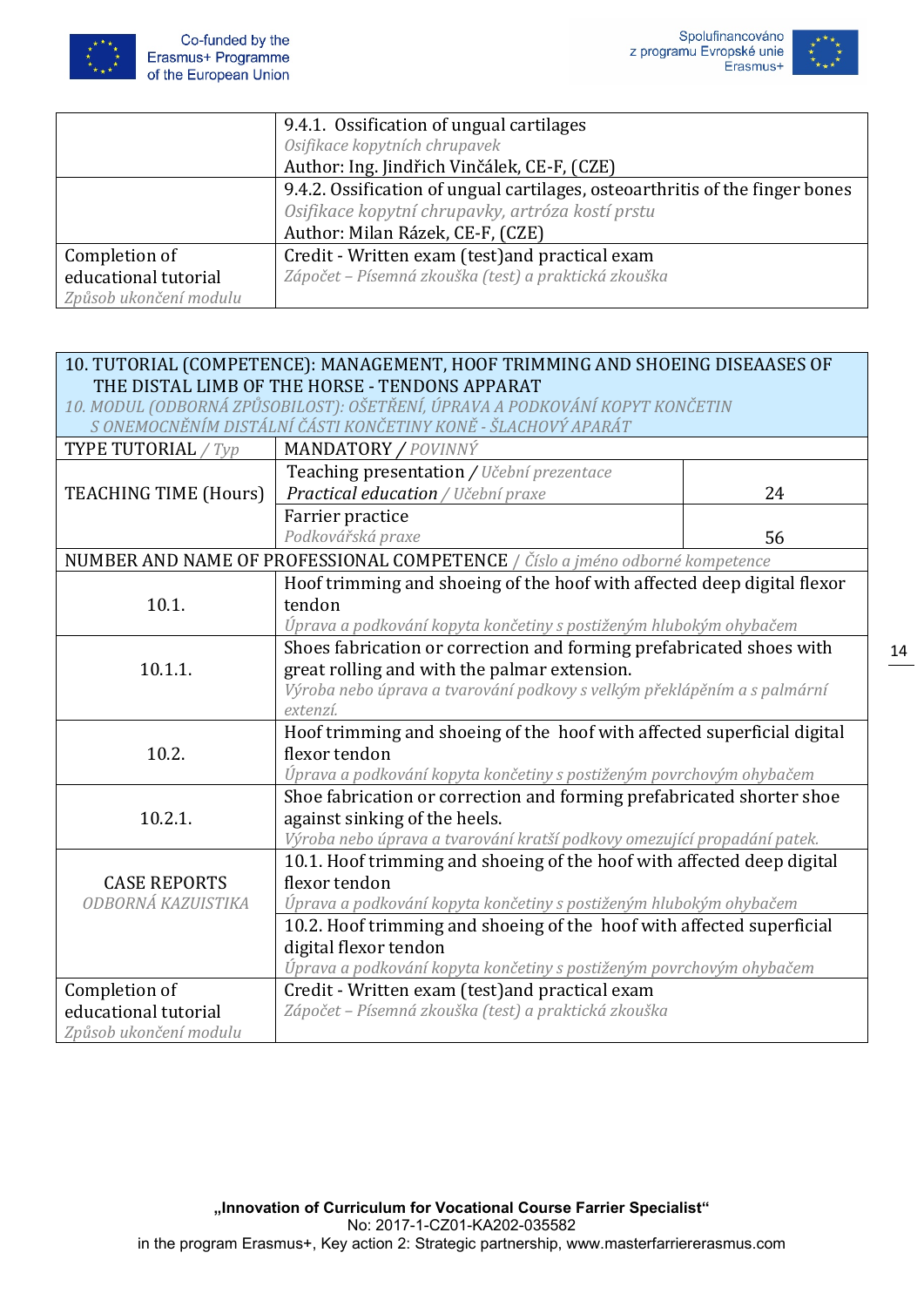

| 11. TUTORIAL (COMPETENCE): MANAGEMENT, HOOF TRIMMING AND SHOEING DISEAASES OF                                                      |                                                                               |    |
|------------------------------------------------------------------------------------------------------------------------------------|-------------------------------------------------------------------------------|----|
| THE DISTAL LIMB OF THE HORSE - LIGAMENT'S                                                                                          |                                                                               |    |
| 11. MODUL (ODBORNÁ ZPŮSOBILOST): OŠETŘENÍ, ÚPRAVA A PODKOVÁNÍ KOPYT KONČETIN<br>S ONEMOCNĚNÍM DISTÁLNÍ ČÁSTI KONČETINY KONĚ - VAZY |                                                                               |    |
|                                                                                                                                    |                                                                               |    |
| <b>TYPE TUTORIAL</b> / Typ                                                                                                         | <b>MANDATORY / POVINNÝ</b>                                                    |    |
|                                                                                                                                    | Teaching presentation / Učební prezentace                                     |    |
| <b>TEACHING TIME (Hours)</b>                                                                                                       | Practical education / Učební praxe                                            | 24 |
|                                                                                                                                    | Farrier practice                                                              |    |
|                                                                                                                                    | Podkovářská praxe                                                             | 56 |
|                                                                                                                                    | NUMBER AND NAME OF PROFESSIONAL COMPETENCE / Číslo a jméno odborné kompetence |    |
|                                                                                                                                    | Hoof trimming and shoeing of the hoof with affected suspensory                |    |
| 11.1.                                                                                                                              | ligament                                                                      |    |
|                                                                                                                                    | Úprava a podkování kopyta končetiny s postiženým mezikostním svalem           |    |
|                                                                                                                                    | Shoes fabrication or correction and forming prefabricated shoes with          |    |
| 11.1.1.                                                                                                                            | dorsal extension and narowing the arms.                                       |    |
|                                                                                                                                    | Výroba nebo úprava a tvarování podkovy s dorzální extenzí a zúženými rameny.  |    |
|                                                                                                                                    | Hoof trimming and shoeing of the hoof with desmitis of collateral             |    |
| 11.2.                                                                                                                              | ligaments of distal interphalangeal joint                                     |    |
|                                                                                                                                    | Úprava a podkování kopyta končetiny s postižením kolaterálních vazů           |    |
|                                                                                                                                    | Shoes fabrication or correction and forming prefabricated shoes with          |    |
| 11.2.1.                                                                                                                            | side extensions or all side rolling possibility.                              |    |
|                                                                                                                                    | Výroba nebo úprava a tvarování podkovy s laterálními extenzemi nebo podkovy   |    |
|                                                                                                                                    | umožňující překlápění do všech stran.                                         |    |
| 11.3                                                                                                                               | Hoof trimming and shoeing of the hoof with patella instable                   |    |
|                                                                                                                                    | Úprava a podkování kopyta končetiny s postižením kolenních vazů s instabilní  |    |
|                                                                                                                                    | patelou                                                                       |    |
| 11.4.                                                                                                                              | Hoof trimming and shoeing of the hoof with osteoarthritic changes of          |    |
|                                                                                                                                    | the joints                                                                    |    |
|                                                                                                                                    | Úprava a podkování kopyta končetiny s artrotickými změnami kloubů prstu       |    |
|                                                                                                                                    | 11.1. Damaged suspensory ligaments                                            |    |
| <b>CASE REPORTS</b>                                                                                                                | Poškození mezikostních svalů                                                  |    |
| ODBORNÁ KAZUISTIKA                                                                                                                 | Author: Ing. Jindřich Vinčálek, CE-F, (CZE)                                   |    |
|                                                                                                                                    | 11.2. Affected collateral ligaments due to bad hoof balance                   |    |
|                                                                                                                                    | Postižené kolaterální vazy vlivem špatné rovnováhy kopyt                      |    |
|                                                                                                                                    | Author: Ing. Jindřich Vinčálek, CE-F, (CZE)                                   |    |
|                                                                                                                                    | 11.3. Patella fixationdue to loose patella ligaments                          |    |
|                                                                                                                                    | Fixace pately - volné kolenní vazy                                            |    |
|                                                                                                                                    | Author: Ing. Jindřich Vinčálek, CE-F, (CZE)                                   |    |
| Completion of                                                                                                                      | Credit - Written exam (test) and practical exam                               |    |
| educational tutorial                                                                                                               | Zápočet - Písemná zkouška (test) a praktická zkouška                          |    |
| Způsob ukončení modulu                                                                                                             |                                                                               |    |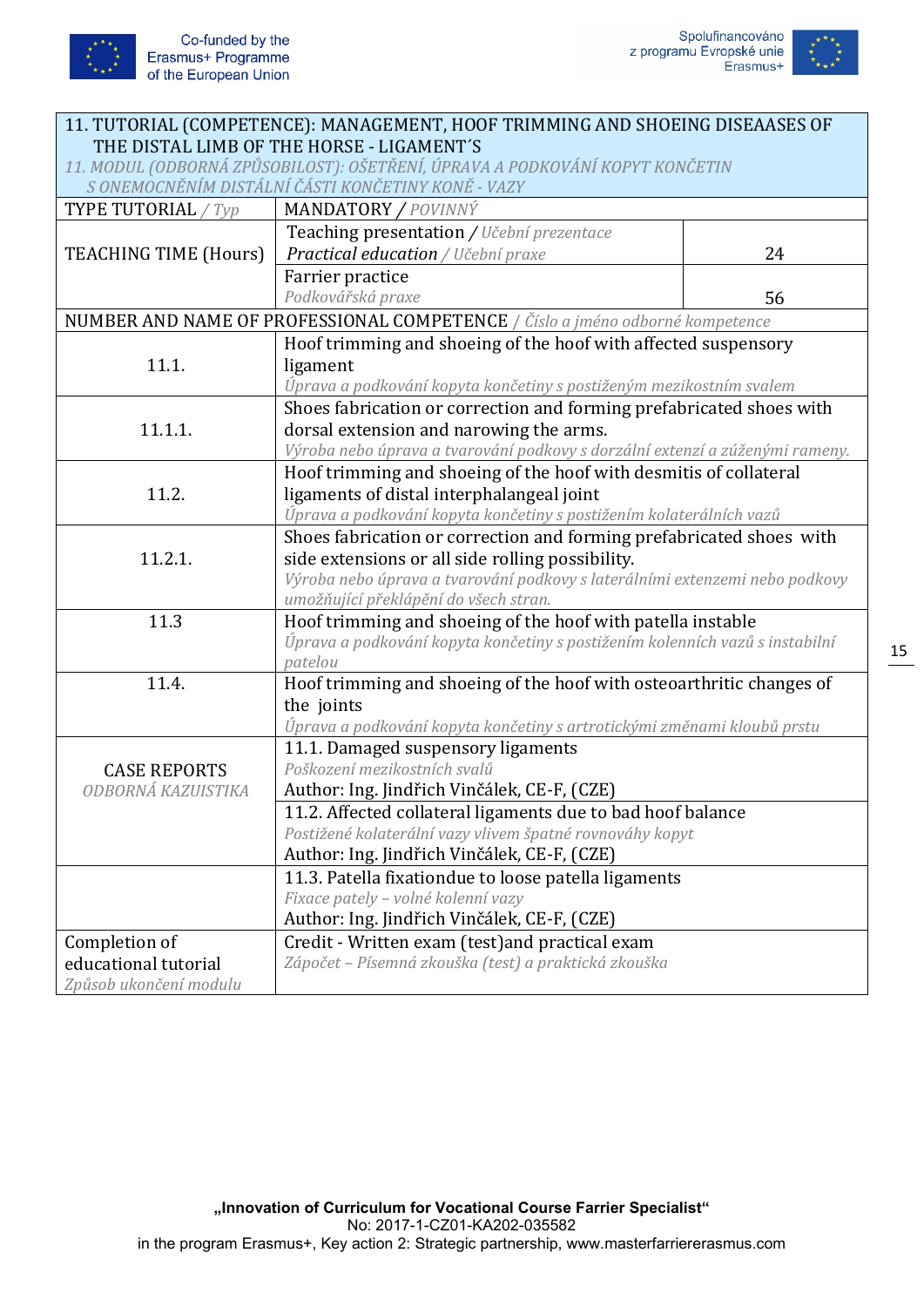

| 12. TUTORIAL (COMPETENCE): MANAGEMENT, HOOF TRIMMING AND SHOENING DISEAASES OF |                                                                               |    |
|--------------------------------------------------------------------------------|-------------------------------------------------------------------------------|----|
| THE DISTAL LIMB OF THE HORSE - BONES AND JOINT                                 |                                                                               |    |
|                                                                                | 12. MODUL (ODBORNÁ ZPŮSOBILOST): OŠETŘENÍ, ÚPRAVA A PODKOVÁNÍ KOPYT KONČETIN  |    |
|                                                                                | S ONEMOCNĚNÍM DISTÁLNÍ ČÁSTI KONČETINY KONĚ - KOSTI A KLOUBY                  |    |
| <b>TYPE TUTORIAL</b> / Typ                                                     | MANDATORY / POVINNÝ                                                           |    |
|                                                                                | Teaching presentation / Učební prezentace                                     |    |
| <b>TEACHING TIME (Hours)</b>                                                   | Practical education / Učební praxe                                            | 24 |
|                                                                                | Farrier practice                                                              |    |
|                                                                                | Podkovářská praxe                                                             | 56 |
|                                                                                | NUMBER AND NAME OF PROFESSIONAL COMPETENCE / Číslo a jméno odborné kompetence |    |
|                                                                                | Hoof trimming and shoeing of the hoof with osteoarthritic changes of          |    |
| 12.1.                                                                          | the joints                                                                    |    |
|                                                                                | Úprava a podkování kopyta končetiny s artrotickými změnami kloubů prstu       |    |
|                                                                                | Hoof trimming and shoeing of the hoof with tarsal bone spavin                 |    |
| 12.2.                                                                          | Úprava a podkování kopyta končetiny se špánkem                                |    |
|                                                                                | Shoes fabrication or correction and forming prefabricated shoes with          |    |
|                                                                                | lateral extension and rolling of inner toe region or shoe for elevation of    |    |
| 12.2.1.                                                                        | the heels                                                                     |    |
|                                                                                | Výroba nebo úprava a tvarování podkovy s laterální extenzí s překlápěním na   |    |
|                                                                                | vnitřní dorzální část kopyta nebo podkovy se zvýšenými patkami.               |    |
|                                                                                | Hoof trimming and shoeing of the hoof with ring bone                          |    |
| 12.3                                                                           | Úprava a podkování kopyta končetiny s kroužkem                                |    |
|                                                                                | Correction and forming aluminium or plastic shoe for shock absorbtion         |    |
|                                                                                | and rolling into the sides.                                                   |    |
| 12.3.1.                                                                        | Úprava a tvarování hliníkové nebo plastové podkovy s překlápěním do stran a   |    |
|                                                                                | tlumící otřesy.                                                               |    |
|                                                                                | 12.1. Arthrotic changes of the phalanx joints                                 |    |
| <b>CASE REPORTS</b>                                                            | Kopyta končetiny s artrotickými změnami kloubů prstu                          |    |
| ODBORNÁ KAZUISTIKA                                                             | Author: Ing. Jindřich Vinčálek, CE-F, (CZE)                                   |    |
|                                                                                | 12.2. Limb of the hoof with tarsal bone spavin                                |    |
|                                                                                | Končetina se špánkem                                                          |    |
|                                                                                | Author: Ing. Jindřich Vinčálek, CE-F, (CZE)                                   |    |
|                                                                                | 12.3. Limb with ring bone                                                     |    |
|                                                                                | Úprava a podkování kopyta končetiny s kroužkem                                |    |
|                                                                                | Author: Ing. Jindřich Vinčálek, CE-F, (CZE)                                   |    |
| Completion of                                                                  | Credit - Written exam (test) and practical exam                               |    |
| educational tutorial                                                           | Zápočet – Písemná zkouška (test) a praktická zkouška                          |    |
| Způsob ukončení modulu                                                         |                                                                               |    |

| 13. MODUL (ODBORNÁ ZPŮSOBILOST): ROVNOVÁHA KOPYTA A KONČETINY<br>13. MODUL (ODBORNÁ ZPŮSOBILOST): |                                           |    |
|---------------------------------------------------------------------------------------------------|-------------------------------------------|----|
| TYPE TUTORIAL / Typ                                                                               | MANDATORY / POVINNÝ                       |    |
|                                                                                                   | Teaching presentation / Učební prezentace |    |
| TEACHING TIME (Hours)                                                                             | Practical education / Učební praxe        | 24 |
|                                                                                                   | Farrier practice                          |    |
|                                                                                                   | Podkovářská praxe                         | 56 |
| NUMBER AND NAME OF PROFESSIONAL COMPETENCE / Číslo a jméno odborné kompetence                     |                                           |    |
| 13.                                                                                               | Rovnováha kopyta a končetiny              |    |
|                                                                                                   | Balance of hooves and limbs               |    |
| "Innovation of Curriculum for Vocational Course Farrier Specialist"                               |                                           |    |

No: 2017-1-CZ01-KA202-035582